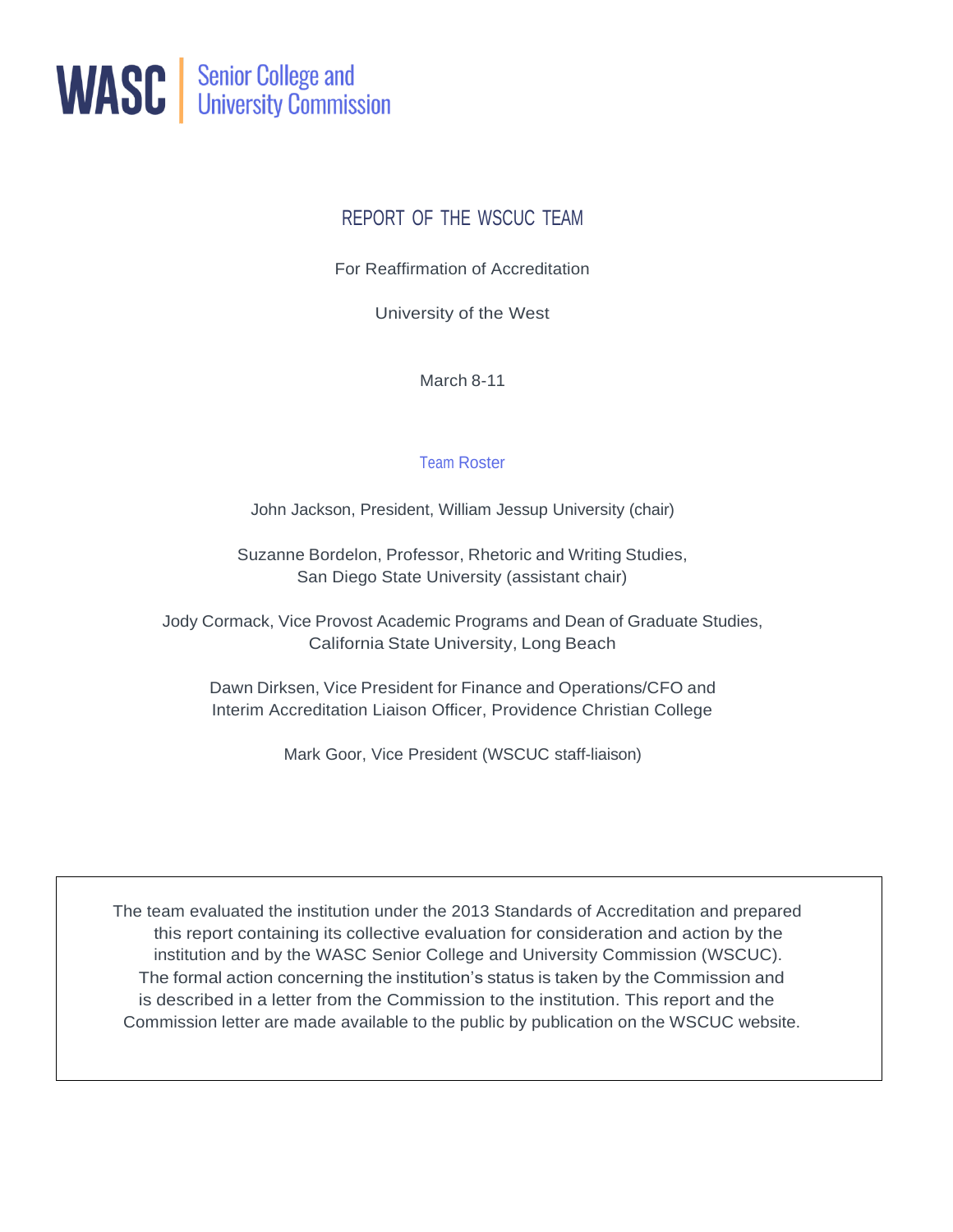# Table of Contents

# Section I – Overview and Context

- A. Description of the Institution and its Accreditation History, as Relevant
- B. Description of Team's Review Process
- C. Institution's Reaccreditation Report and Update: Quality and Rigor of the Report and Supporting Evidence

# Section II – Evaluation of Institutional Essays

- A. Component 1: Response to previous Commission actions
- B. Component 2: Compliance: Review under WSCUC Standards and compliance with federal requirements; Inventory of Educational Effectiveness Indicators
- C. Component 3: Degree Programs: Meaning, quality, and integrity of degrees
- D. Component 4: Educational Quality: Student learning, core competencies, and standards of performance at graduation
- E. Component 5: Student Success: Student learning, retention, and graduation
- F. Component 6: Quality Assurance and Improvement: Program review, assessment, use of data and evidence
- G. Component 7: Sustainability: Financial viability, preparing for the changing higher education environment
- H. Component 8: Reflection and plans for improvement

# Section III – Other Topics, as Appropriate (such as Substantive Change)

# Section IV – Findings, Commendations, and Recommendations from the Team Review

# Appendices

- A. Federal Compliance Forms
	- 1. Credit Hour and Program Length Review
	- 2. Marketing and Recruitment Review
	- 3. Student Complaints Review
	- 4. Transfer Credit Review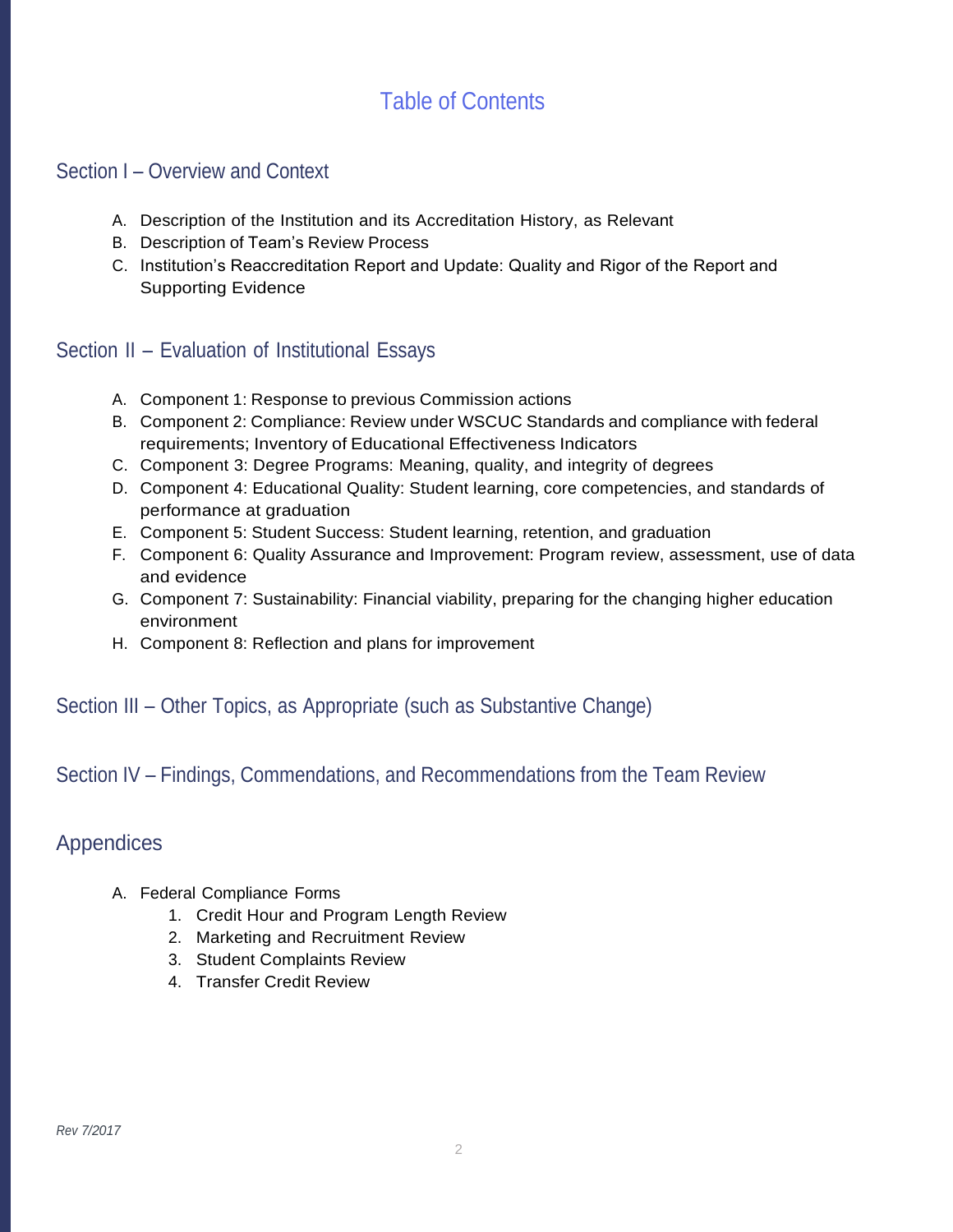# Section I – Overview and Context

1. Introduction: Institutional Context; Response to Previous Commission Actions

University of the West (UWest) is a private, nonprofit, non-sectarian, co-educational institute offering undergraduate, graduate, certificate, and continuing education programs. Founded by the Venerable Master Hsing Yun, a Chinese Buddhist monk, UWest was originally incorporated as Hsi Lai University in 1990 and opened in 1991 in Hacienda Heights, California. In 1996, the institution moved to its current 10-acre site in Rosemead, a suburb of Los Angeles; in 2004, its name was changed to the University of the West. According to the UWest website, "The university is a pioneering partnership between Chinese and American Buddhists to establish an American university integrating liberal arts traditions and Buddhist wisdom" (*Our History*).

UWest is one of six international higher education institutions founded by the Fo Guang Shan (FGS), or "Buddha's Light Mountain order, one of the largest Buddhist organizations in the world" (*Our Founder*). The university is the only FGS-affiliated institution located in the United States and "one of only five regionally accredited Buddhist-affiliated institutions of higher learning in the United States overall" (2021 Institutional Report 2).

While a non-sectarian institution, the university's mission statement reflects its Buddhist background: The mission of University of the West is to provide a whole-person education in a context informed by Buddhist wisdom and values, and to facilitate cultural understanding and appreciation between East and West. (*Our Mission*)

The university offers programs in religious studies, Buddhist Chaplaincy and Ministry, as well as in business, psychology, liberal arts, and English: four bachelor's degrees, four master's degrees, and two doctoral degrees, as follows:

• BAs in Business Administration, English, Liberal Arts, Psychology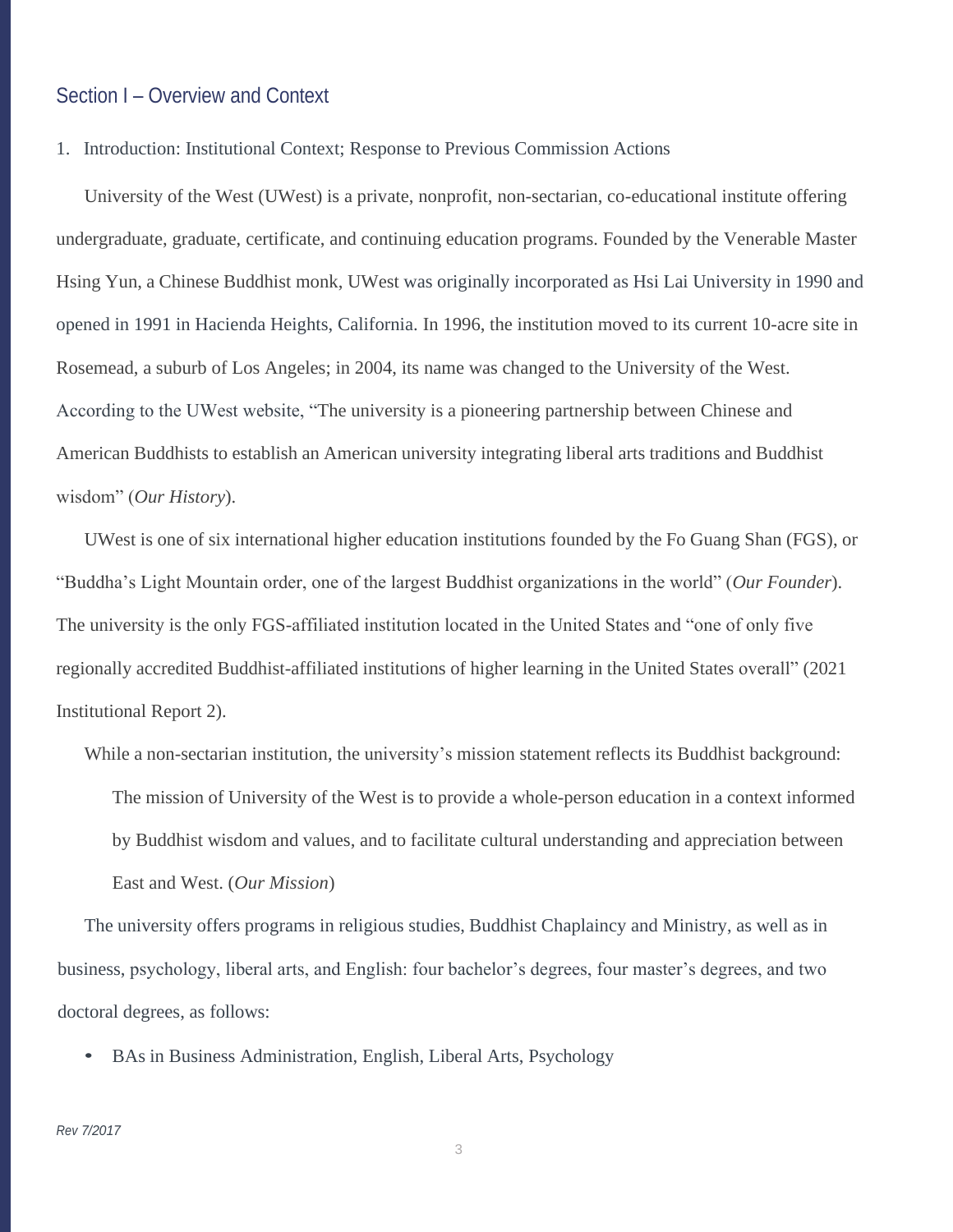- MA in Psychology-Marriage and Family Therapy, MA in Religious Studies, Master of Business Administration, and a Master of Divinity in Buddhist Chaplaincy
- Doctor of Buddhist Ministry and PhD in Religious Studies

In addition to these degree programs, the university offers several certificate and non-degree programs.

UWest is a small university with a total student headcount of 230 during spring semester 2021 (2021 Institutional Report 3). The faculty consists of 15 full-time faculty (FTE) and 44 adjunct instructors, totaling 35 FTE faculty as of spring 2021. As is indicated in the 2021 Institutional Report, "From 2006—the year of UWest's initial accreditation—until Fall 2020, the university had granted 196 bachelor's degrees, 471 master's degrees, and 43 doctoral degrees, as well as 92 post-MBA certificates" (3). The majority of UWest's degrees in the past fourteen years have been at the master's level.

#### B. Description of Team's Review Process

The team began its review process in advance of the Offsite Review (OSR) on Sept. 8 and 9, 2021, by studying the institutional report and associated evidence available for download on the cloud content management system (box.com) and completing WSCUC worksheets that invited examination of the institutional report under the WSCUC standards and components. During the OSR, the team prepared lines of inquiry and identified commendations based upon the institutional report. The OSR included a video conference call with UWest administrators, in which the team shared the areas that would be further explored during the Accreditation Visit (AV) on March 8-11, 2022. The lines of inquiry were provided to UWest, and the institution subsequently submitted additional information requested in that document.

Before the AV, the team reviewed the additional materials and, in a pre-visit conference call, discussed the materials and determined a plan for conducting the AV. The team considered a preliminary visit schedule drafted by the UWest Accreditation Liaison Officer (ALO) with respect to individuals and groups with whom the team wished to meet. After further discussion, a final visit schedule was prepared and sent to the team before the actual visit.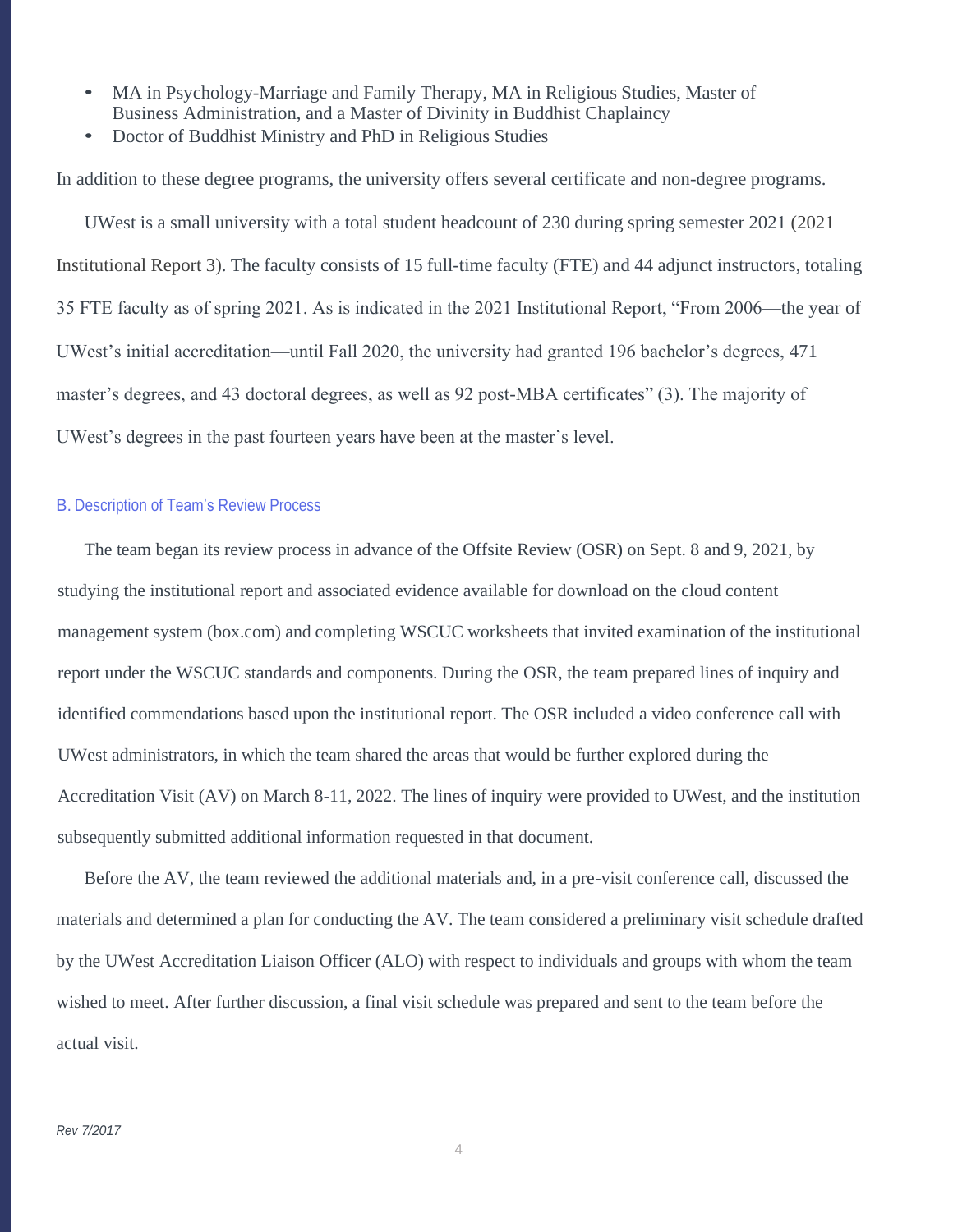The WSCUC visit began on Wednesday, March 9, 2022, with a meeting with the president, followed by a session with the executive cabinet. These two meetings helped set the context for the visit, particularly the challenges and potential opportunities at UWest. Meetings with academic leadership; the Chief Financial Officer; the University-Wide Assessment Council, which serves as the WSCUC Steering Committee; the Board of Trustees; the Financial Auditor; the Student Services Team; and open forums with undergraduate and graduate students filled the day. Additionally, team members completed a campus tour and were welcomed with a Buddhist tea ceremony. The second day began with meetings with members of the faculty, faculty senate executive officers, the Registrar/Financial Aid/Student Accounts, Enrollment and Marketing, the library staff, Institutional Research and Institutional Effectiveness, the Employee Council and other staff members, the IT and Moodle Team, and the Student Success Team and Retention Committee. UWest scheduled some meetings face-to- face and some via Zoom. The online sessions allowed greater participation, which was particularly apparent in the conference with former students who joined the meeting from across the nation and internationally.

Sessions focused on the original lines of inquiry and additional questions developed by the team. At least two team members were present for all sessions, with one team member assigned to be the discussion leader for each session. A confidential email account was established to allow for greater participation from the campus community, and the assistant chair monitored it throughout the visit. The visit ended on Friday, March 11, 2022, with a private meeting between the team chair and president, followed by a public exit meeting in which the final commendations and recommendations were presented. Every session was productive and positive, and the team was very impressed by the level of commitment of all with whom team members spoke.

### C.Institution's Reaccreditation Report and Update: Quality and Rigor of the Report and Supporting Evidence

*Rev 7/2017* The institutional report submitted by UWest was clear, well organized, and thoughtfully addressed the review areas. The report provided a candid assessment of the institution's challenges and activities it plans to pursue. The quality of the report suggests that preparation was thorough and was completed with the involvement of faculty and staff. The institutional report indicates that town hall meetings were held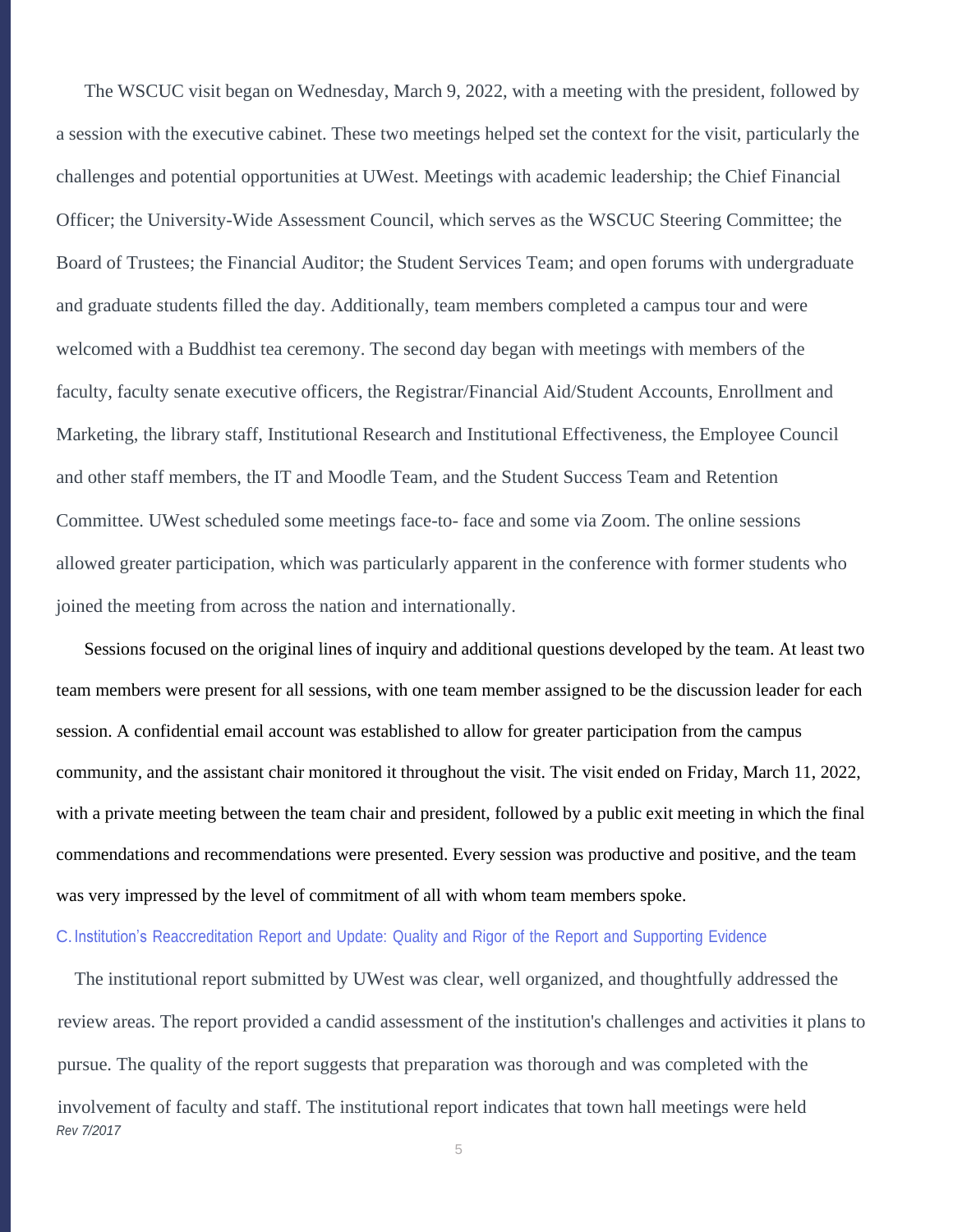explain the significance of accreditation and gain feedback from the broader community. The report also provided direct links to various documents that addressed how the institution is responding to WSCUC expectations and standards. Additional materials and updates were available on box.com, and other information requested by the team was provided promptly.

# Section II – Evaluation of Institutional Essays

#### Component 1: Response to previous Commission actions

UWest publishes all documents related to accreditation from the Western Association of Schools and Colleges Senior College and University Commission (WSCUC) to promote transparency. UWest applied for accreditation from the WSCUC and attained Eligibility in 1998. It was granted WSCUC Candidacy in 2002. In February 2006, UWest secured Initial Accreditation by WSCUC. In June 2009, the university submitted an Institutional Proposal and a Capacity and Preparatory Report (CPR) in the fall of 2010 for a Site Visit in December of that year. In February 2011, the Commission acted to receive the CPR report, continue accreditation, reschedule the Educational Effectiveness Review (EER) from spring 2012 to fall 2014, and schedule a special visit for fall 2012.

The issues to be addressed by the special visit were as follows: Mission clarification and communication problems; Board of Trustees issues; Leadership qualifications; Resources; Academic curriculum issues; Faculty policies and procedures; Assessment infrastructure. The special visit team found that the issues had been primarily addressed and recommended that the EER visit remain in place for fall 2014.

The March 2015 Commission Action Letter reaffirmed UWest's accreditation for seven years while scheduling a special visit in 2017, followed by a progress report, which UWest submitted on May 1, 2019. The 2017 special visit focused on the following:

- 1. A completed strategic plan and the initial results following its implementation;
- 2. Analysis of disaggregated student success data and actions based on this data to increase student success;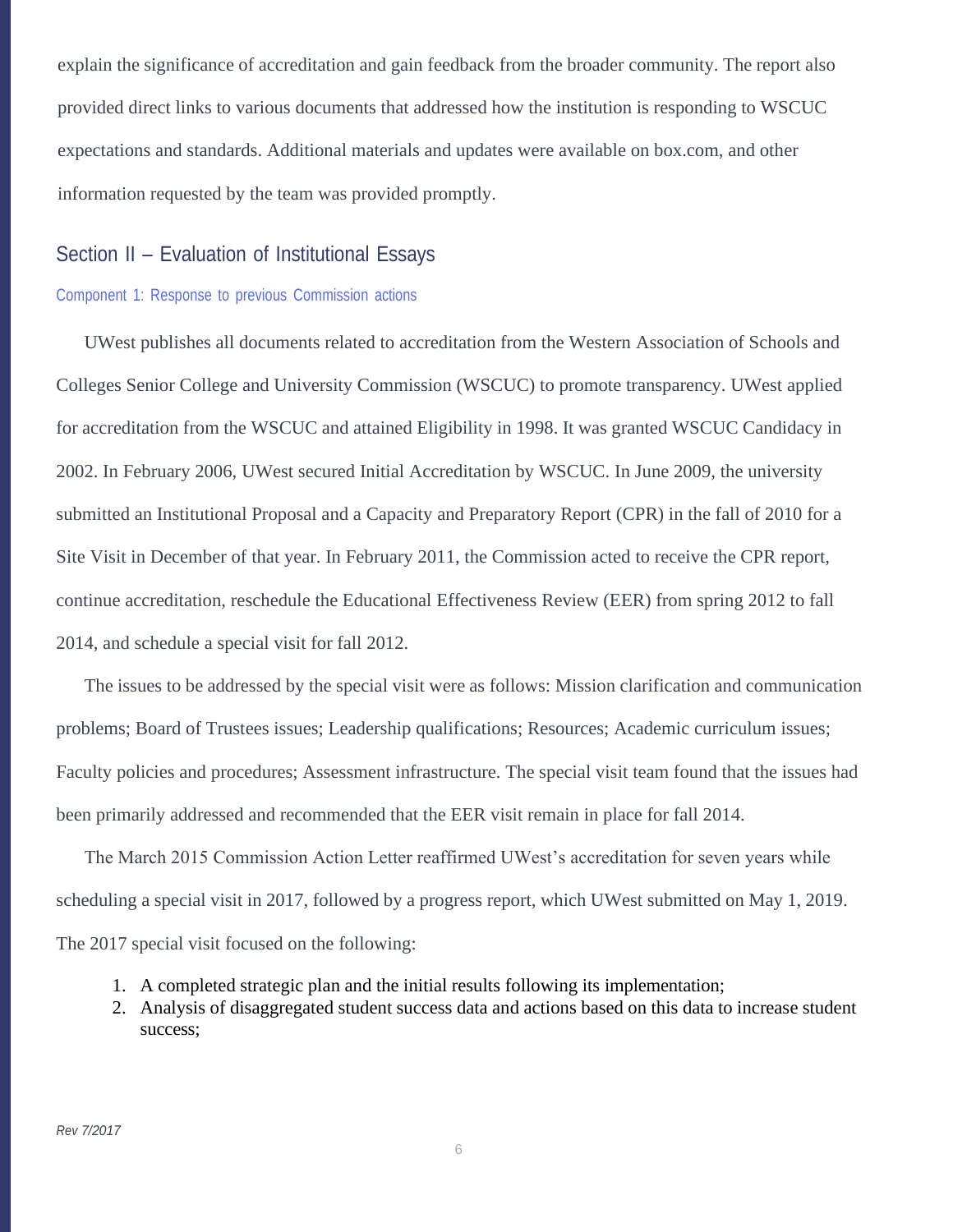# 3. Further development of a graduate culture, particularly as related to the ThD.

In its June 2017 letter, the Commission noted improvements in several areas but identified the following for

further attention:

- 1. While the institution is striving to develop further its graduate culture, more attention needs to be paid to faculty support. Areas to address include the student-faculty ratio for graduate mentoring (CFR 3.1, 3.2), clarity of expectations for tenure and promotion (CFR 2.8, 3.2), and professional development (CRF 2.9, 3.3).
- 2. Given the dynamic and rapidly changing environment in higher education and the changing financial position of the institution, University of the West should continue to monitor its goals, subsidiary goals, and metrics and revise these as needed. In particular, taking into account current financial and enrollment levels, the institution should concentrate on developing realistic tactical, operational, and concrete steps in support of its strategic goals (CFR 4.6).
- 3. Through enrollment management planning, the institution should focus attention on how realistic growth in undergraduate and graduate enrollments will be achieved and how retention will be improved, including branding and outreach efforts (CFR 3.4).
- 4. The institution should develop and implement a structured process for collecting and using qualitative data to increase student learning and success across diverse student cohorts, with attention paid to the distinct needs of both domestic and international students related to academic preparation and college readiness (CFR 2.10).

In its May 2019 progress report, UWest recapped its response to each area identified by the Commission:

In summary, UWest is working toward the ability to maintain low student-faculty ratios in its graduate departments even after enrollment numbers rebound. Expectations, policies, and procedures surrounding tenure and promotion have been clarified in the revised Faculty Handbook, and faculty have committed professional development funds towards the development and implementation of online course offerings, with a view to the enrollment gains and subsequent professional development opportunities such gains would make possible. The institution is modifying its current strategic plan (as well as its approach to the 2020-2025 strategic planning process) by revisiting strategic priorities and metrics and prioritizing innovation and efficiency in response to the enrollment decline. Qualitative, narrative feedback is being collected and reviewed, and will be used to improve student success both inside and outside of the classroom, with systematic additions to feedback-gathering opportunities planned for the next academic year.

The offsite review and site visit were originally scheduled for spring and fall 2021; the 2021 visits were

postponed to fall 2021 and spring 2022 by request of UWest because of several significant leadership changes.

Dr. Chiung-Sally Chou was serving as Interim President and assisting the board of trustees in conducting a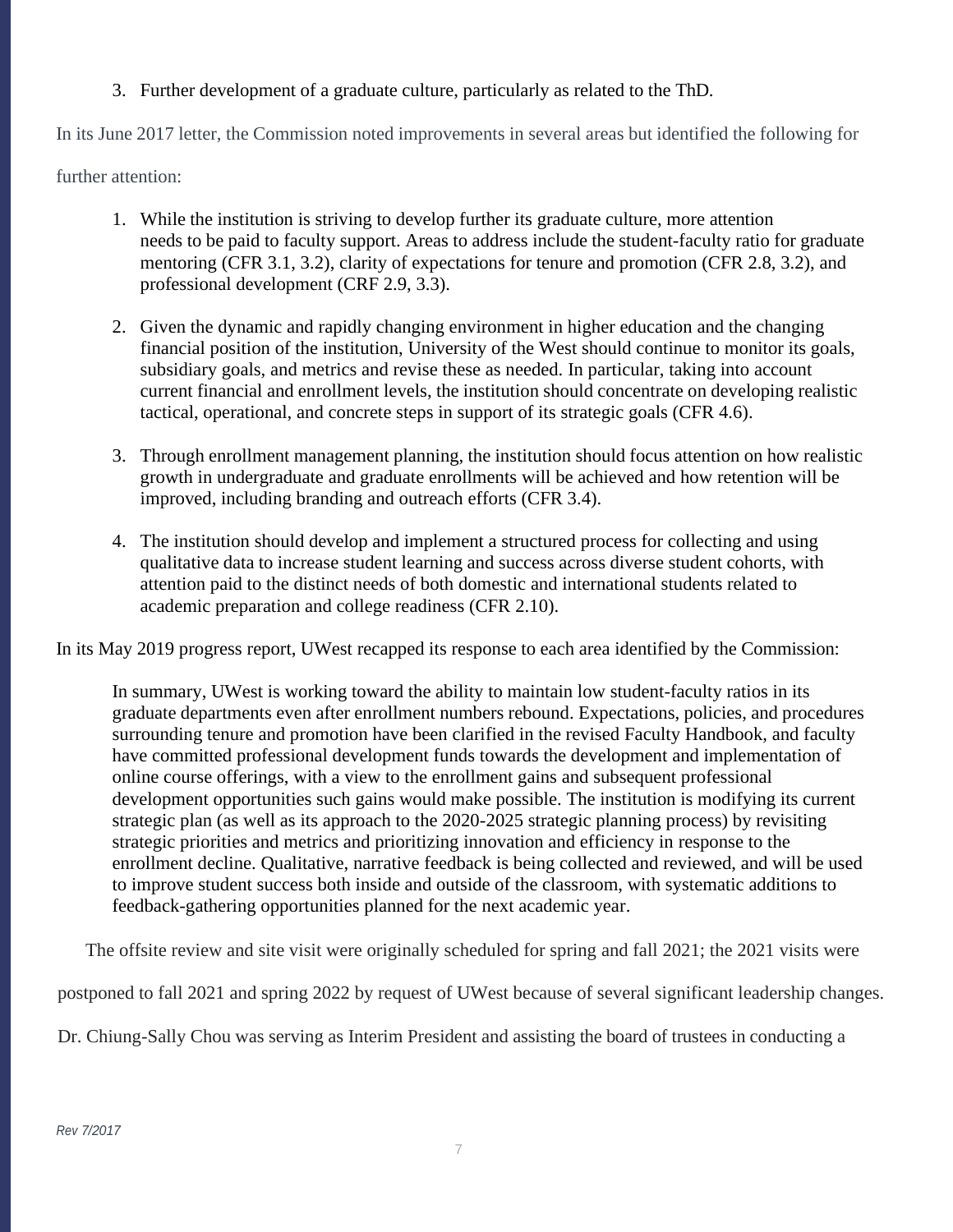search for a permanent president after the July 2019 resignation of Dr. Otto Chang. In addition, Dr. Peter Rojcewicz, the ALO and Chief Academic Officer for the past four years, left the university in November 2019.

Component 2: Compliance: Review under WSCUC Standards and compliance with federal requirements; Inventory of Educational Effectiveness Indicators

Every institution under review for reaffirmation is evaluated for compliance with the WSCUC standards and is required to have in place policies and procedures considered essential for sound academic policies. The team's finding, which is subject to Commission review, is that UWest has provided sufficient evidence to demonstrate compliance with all four of the WSCUC Standards of Accreditation. Final determination of compliance with the Standards rests with the Commission. The sections below describe the results of the team's review of each Standard.

Component 2 of the report also includes a review of UWest's Inventory of Educational Effectiveness Indicators (IEEI) and the extent to which it offers an analytic and reflective overview of the assessment systems in place and what components or processes may need to be developed.

### **Standard 1: Defining Institutional Purposes and Ensuring Educational Objectives**

## Institutional Purposes (CFR 1.1-1.2)

UWest has a strong mission and core values integrated within Institutional and Programmatic Learning Outcomes for a clear picture of its purpose. The university transparently shares all transfer and degree requirements in its degree roadmaps. These degree roadmaps are very well done, encapsulating all appropriate information for an introduction to the degree. General Education (GE) is clearly delineated from degree requirements. UWest also publishes retention and graduation data on its website (CFR 1.1- 1.2).

#### Integrity and Transparency (CFRs 1.3-1.8)

*Rev 7/2017* The university demonstrates Integrity and Transparency through policies and procedures documented in the faculty and student handbooks. The faculty handbook specifically addresses academic freedom policies and practices (CFR 1.3). In discussions with faculty, it appears that the faculty "own" the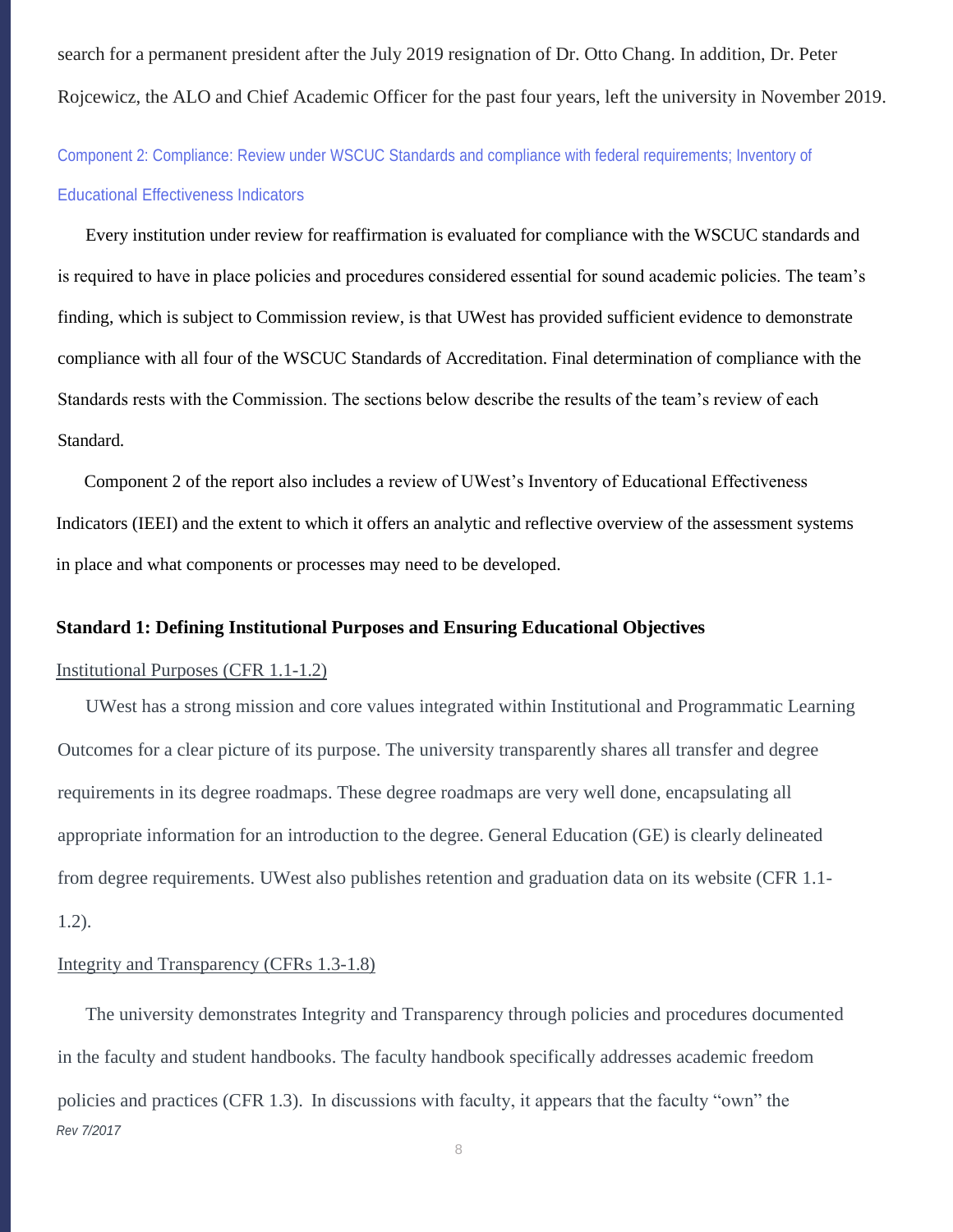curriculum, and they have input into policies and procedures. Faculty from the Business program described a collaborative effort within the department to develop the new Data Analytics option. They used student interest, industry trends, and job opportunities to demonstrate need; they then worked with the Academic Policy and Curriculum Committee (APCC—members are department chairs, administration) at the university level for final approval. The APCC also reviews proposed PLOs for specificity and measurability. The Institutional Effectiveness Manager works with department chairs to ensure PLO alignment with ILOs.

Education is the primary purpose of the University of the West. The university is one of six international higher education institutions founded and partially funded by the Fo Guang Shan (FGS), or "Buddha's Light Mountain" order. The curriculum includes religion and Buddhism, as well as other degrees that match the mission and core values of the institution. In addition, although the Board of Trustees is actively engaged with the financial viability and the mission of the university, UWest faculty have autonomy in planning and implementing curriculum (CFR 1.5)

Institutional Research is an area of weakness for the university that its leaders are working to improve. There is a clear goal to rebuild the culture of inquiry based on data. Administration recently hired a parttime consultant in this area, and President Ta discussed the importance of data in decision-making. The university is updating and generating reports to inform the campus community and analyze and share (visualize) data for decision-making. Precise analysis of retention, time to graduation, and graduation rates on the university website will help to improve community transparency (CFR 1.6, 1.7).

The university provides a truthful representation of its status, discussing concerns that enrollments have dropped from 400 students to 182 students (CFR 1.6). University members also discuss how enrollments impact their financial standing and business practices. Lack of staff to support faculty and administration in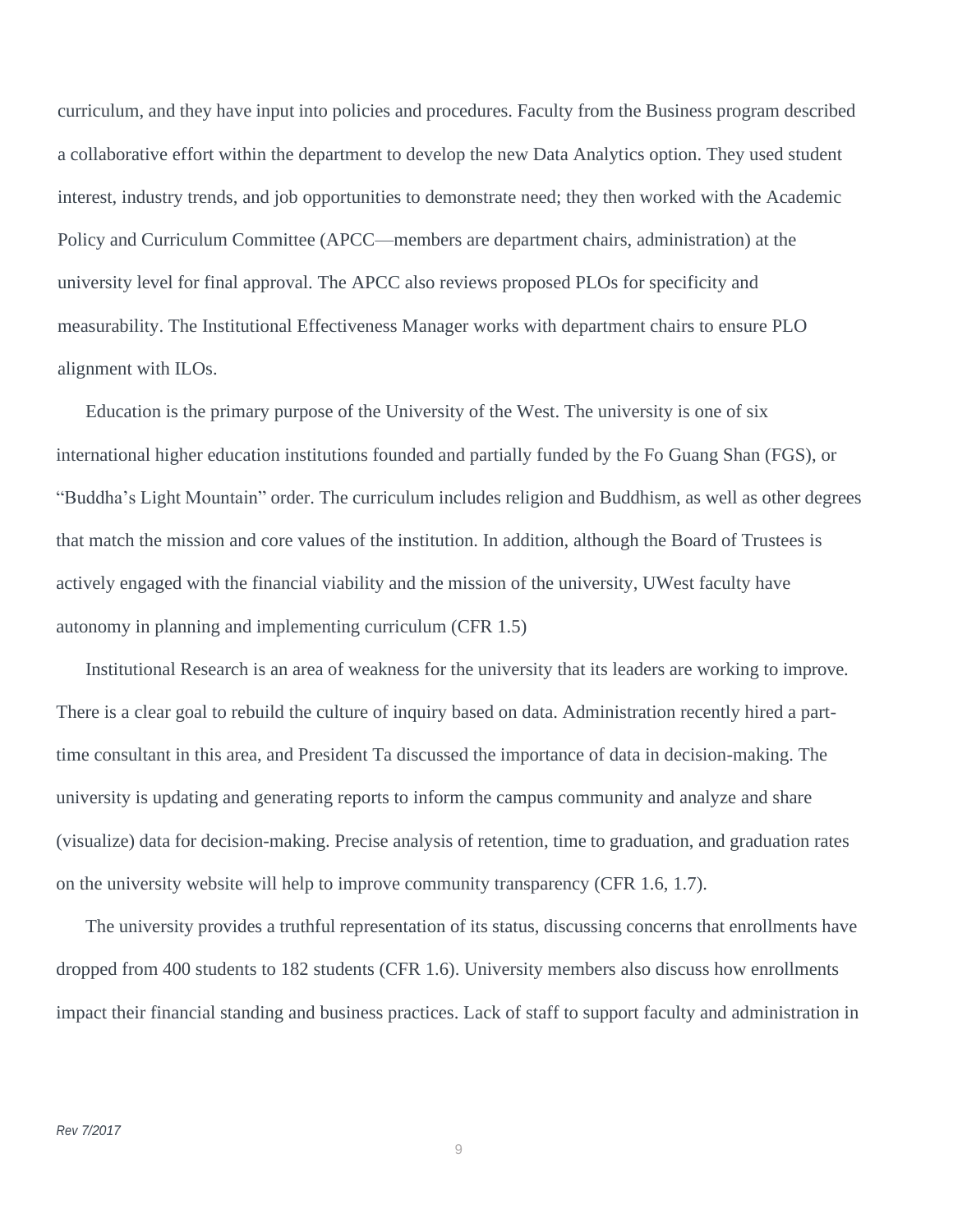implementing UWest's educational mission was a common theme in several onsite interviews. The faculty stated it was sometimes hard to balance the need to support students vs. "getting things done," but then described a "roll up your sleeves" teamwork mentality to meet all needs. Given how the school has been so deeply impacted by declining enrollment, it is the perception of the faculty that the administration is relying less on shared governance than might be appropriate. They shared that administration is now more centralized for policy decisions and even sometimes faculty teaching assignments. Although they want to assert greater shared governance moving forward, they were also clear that they appreciate the new stability with leadership and are optimistic for the future.

In terms of diversity, the university seems to have a diversity that fits its mission (CFR 1.4). University members talk about having a commitment to diversity as a pan-Buddhist organization. They have many different Buddhist practices with different ethnic backgrounds represented, as well as Christian and Muslim. They are also partners with other religious organizations in a consortium. The university also values racial diversity.

University representatives were open and honest in their self-study and follow-up questions from site visitors. They have fair and equitable policies and procedures in place and a process for timely and fair responses to complaints and grievances (CFR 1.6)

#### **Standard 2: Achieving Educational Objectives through Core Functions**

#### Teaching and Learning (CFRs 2.1-2.7)

*Rev 7/2017* UWest has clearly defined programs that ensure the university's ability to meet its core functions related to teaching and learning (CFRs 2.1, 2.2, 2.2a). All degrees at bachelor's, master's, and doctoral levels are defined by levels of student achievement that appear appropriate for those degree levels (CFRs 2.2, 2.2b). Course Learning Outcomes (CLOs) are required for every course and are also required to be included on all syllabi (*UWest Faculty Handbook* 14) (CFRs 2.2, 2.3). Faculty members are also responsible for developing CLOs, assessing student learning, and demonstrating standards achievement (CFR 2.4). To enhance this process, UWest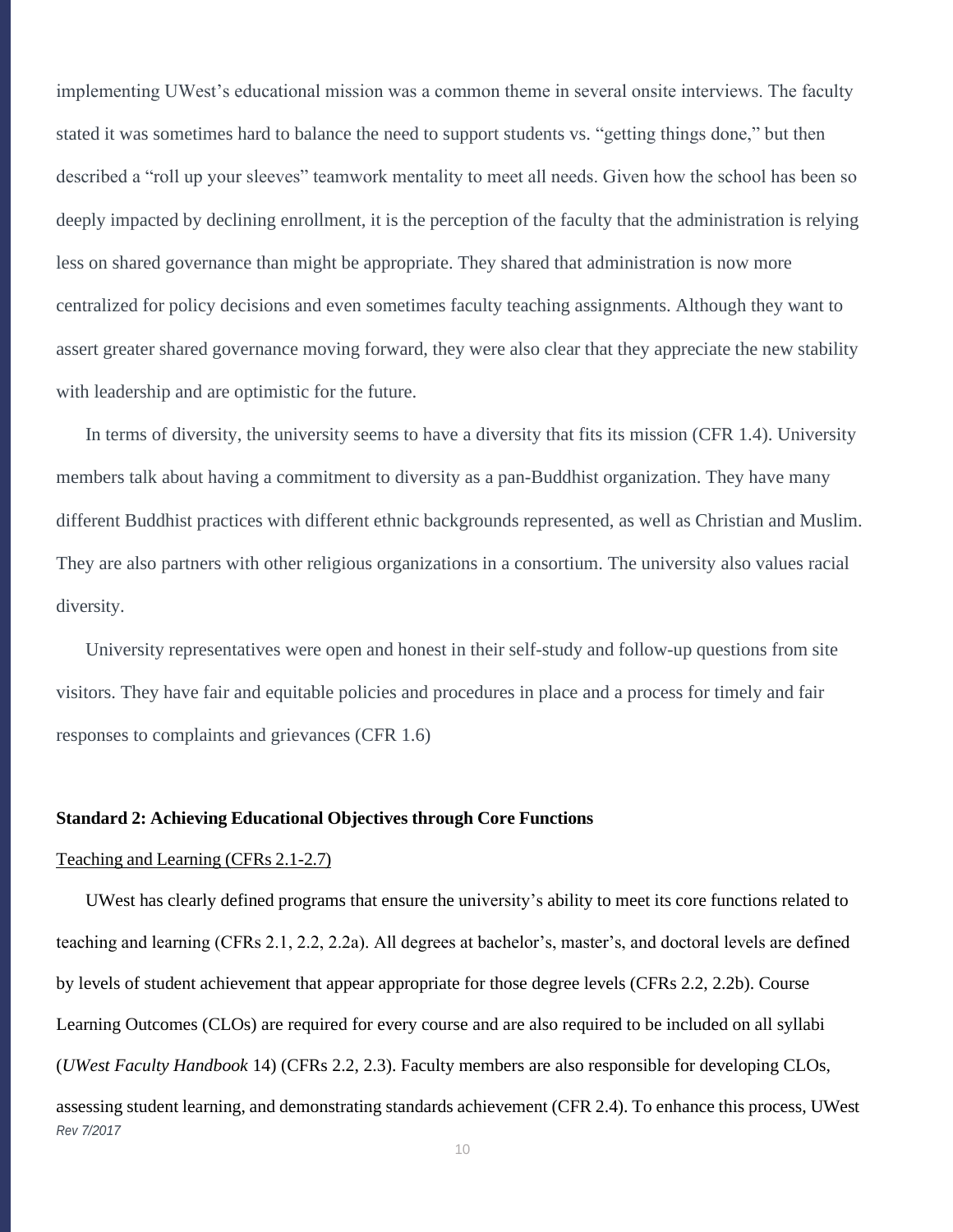has "revitalized" its annual academic program review process to support a more scheduled and systematic assessment of Student Learning Outcomes (CFR 2.4).

UWest is committed to its students' learning and having them achieve CLOs (CFRs 2.5 and 2.6). However, given the leadership turnover, the heavy workload, and the pandemic, it appears that it has been difficult for UWest to maintain systematic and scheduled assessment of student learning over the past five years, based on review of the annual program reports. Several faculty members indicated that regularizing the assessment process in annual program reports has helped further dialogue about student learning. Regularizing the process might also ensure that assessment is completed. Based on a review of a small sample of assessment reports provided by UWest, it is evident that additional work might also be needed in having students achieve "acceptable" target achievement levels. Such efforts might be aided by the newly formed Program Review Committee; the Undergraduate Transformation Team, which is assisting with undergraduate program assessment; and the University-Wide Assessment Committee. The recent evaluation and updating of the 5-year program review process, with more precise evaluative criteria and a planning master calendar, might also enhance the process (CFR 2.7).

#### Scholarship and Creative Activity (CFRs 2.8-2.9)

UWest's *Faculty Handbook* defines teaching, research, and service expectations for full-time faculty, including six tenured, four non-tenured, and five non-tenure-track faculty (UWest Faculty Workload 1) (CFR 2.8). However, in an "effort to make workload expectations more transparent and specific, the Faculty Senate is engaging in a major revision of the *UWest Faculty Handbook*, in collaboration with the CAO, President, and Board of Trustees" (UWest Faculty Workload 1). During the visit, a common concern noted was the lack of administrative support for department chairs, who receive a single 3-unit course reduction per semester but provide a diverse range of work for the university. (The standard course load at UWest is three 3-unit courses per semester.) This revision also would help to foster "appropriate linkages among scholarship, teaching, assessment, student learning, and service" (CFR 2.9).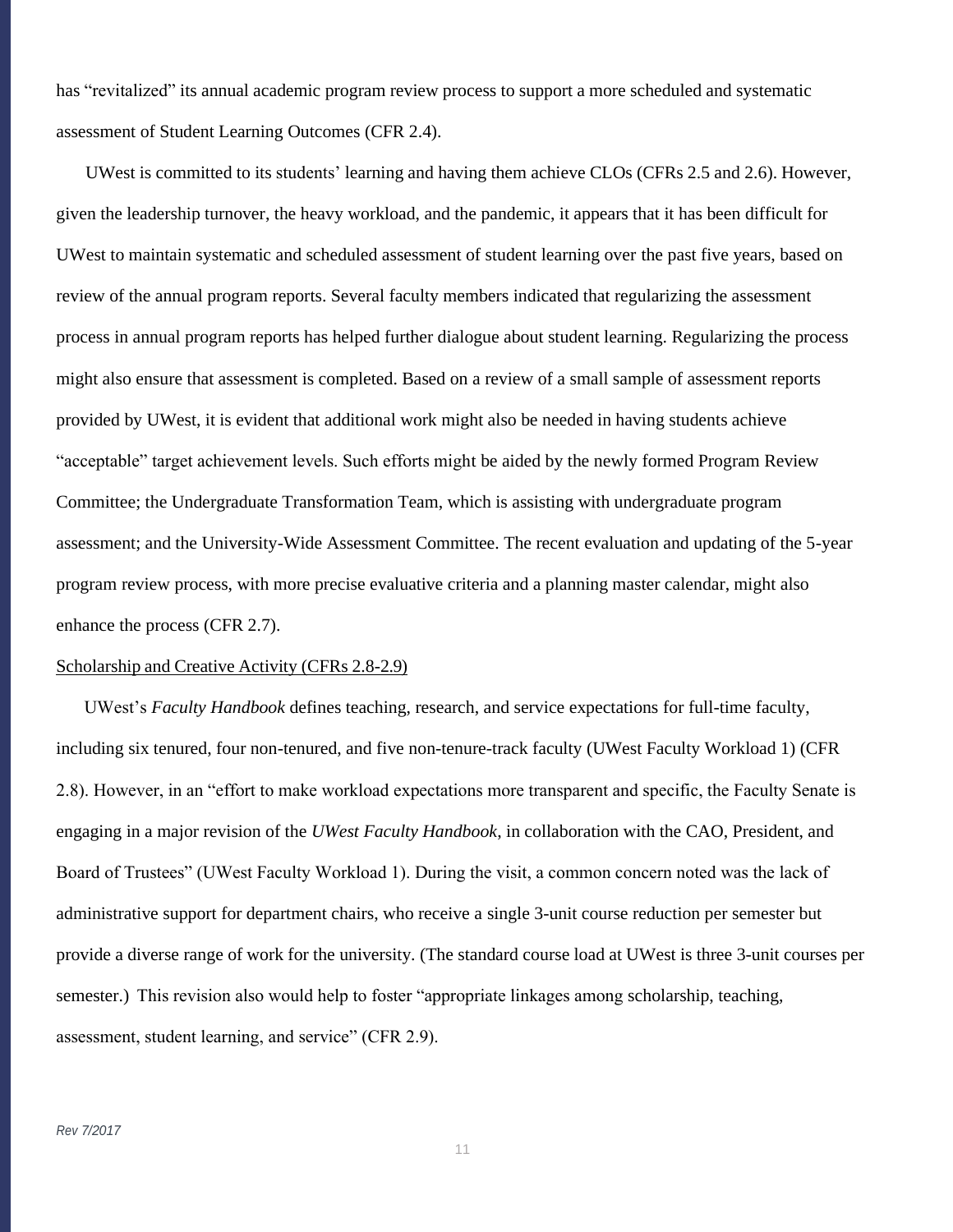### Student Learning and Success (CFRs 2.10-2.14)

UWest provides disaggregated retention and graduation data for the last four years on its website. However, in the recent past, there has been turnover in the institutional researcher position, which has made it difficult for the university to generate, monitor, and use such data on a consistent basis to improve student learning and success. The university recently contracted a part-time institutional researcher to enhance its institutional research capabilities (CFR 2.10).

Co-curricular programs regularly appear to provide satisfaction surveys to students related to specific programs or activities offered; however, there appears to be little evidence of regular analysis of this indirect data for programmatic improvement. The institutional report, though, indicates that student affairs' learning outcomes have been redesigned to better reflect the institution's mission. The outcomes are aligned with the Council for the Advancement of Standards in Higher Education standards. According to the institutional report, this work will help student services develop and implement programmatic assessment (CFR 2.11).

The UWest website and catalog provide "complete information about admissions, degree requirements, course offerings, and educational costs" (CFR 2.12). Students also receive regular academic advising, with the duty shared by the academic adviser and department chairs at the undergraduate level. The respective department chairs and faculty handle graduate advising.

Although small in enrollment, UWest provides academic and other support services such as tutoring, services for students with disabilities, financial aid counseling, wellness support, residential life, student success workshops, international student support, and other appropriate services and programs (CFR 2.13).

The university also has formal policies and articulation agreements with feeder institutions, including participating in the California Community Colleges Associate Degree for Transfer Program and Memorandum of Understandings with Fo Guang and Nanhua universities in Taiwan (CFR 2.14).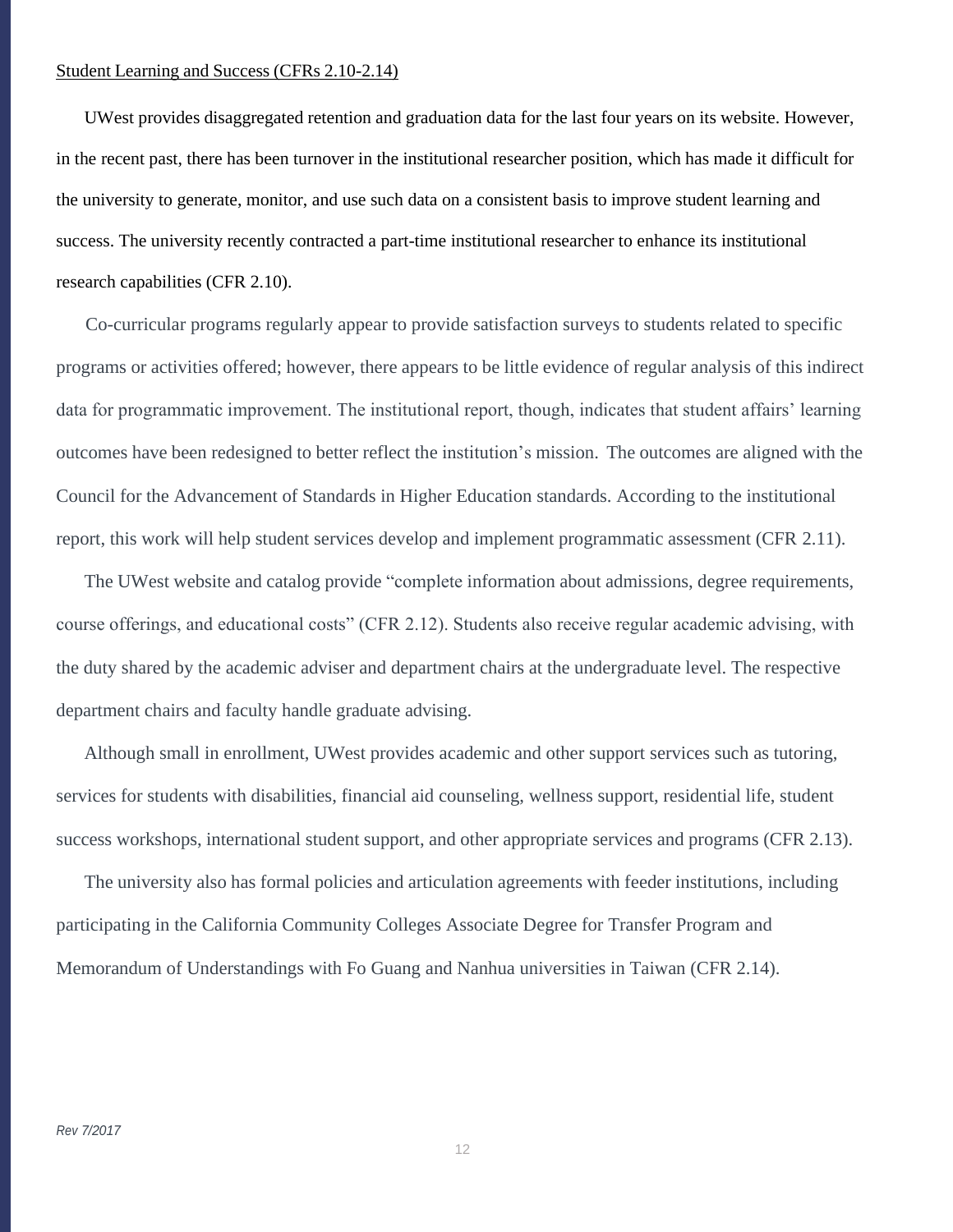# **Standard 3: Developing and Applying Resources and Organizational Structures to Ensure Quality and Sustainability**

#### Faculty and Staff (3.1-3.3)

UWest has faculty and staff who are professionally qualified, with a substantial and continuing commitment to the institution. Throughout interviews with faculty members, staff, and administrators, it was clear to the team that everyone wears many hats and that additional staff and department resources will need to be provided as UWest grows. In addition to a faculty hiring plan, UWest will need to create a hiring plan for staff that includes prioritization over the next several years to align with the enrollment growth projections of the strategic plan (CFR 3.1).

UWest has performance evaluation plans within both faculty and employee handbooks. The team discovered that faculty evaluations are not consistently completed and that no current evaluation of adjunct faculty exists outside of student course evaluations. Additionally, the team observed that full-time faculty members have significant non-teaching responsibilities compared to their peers at other institutions. During the visit, the team was informed that the faculty had presented a proposal for defining faculty workload to the administration, which the administration shared with the team. Reaching agreement on this issue will be crucial to supporting faculty and student learning and success in the future (3.2).

The UWest Office of the Chief Academic Officer supports faculty by providing research opportunities and workshops. UWest has also begun hosting all faculty and staff workshops on institutional effectiveness where institutional research is reviewed, and training is provided on the use of institutional research data. Along with an institution-wide hiring prioritization plan, UWest would benefit from ensuring sufficient resources for faculty and staff development activities to improve teaching, learning, and learning outcomes assessment (CFR 3.3).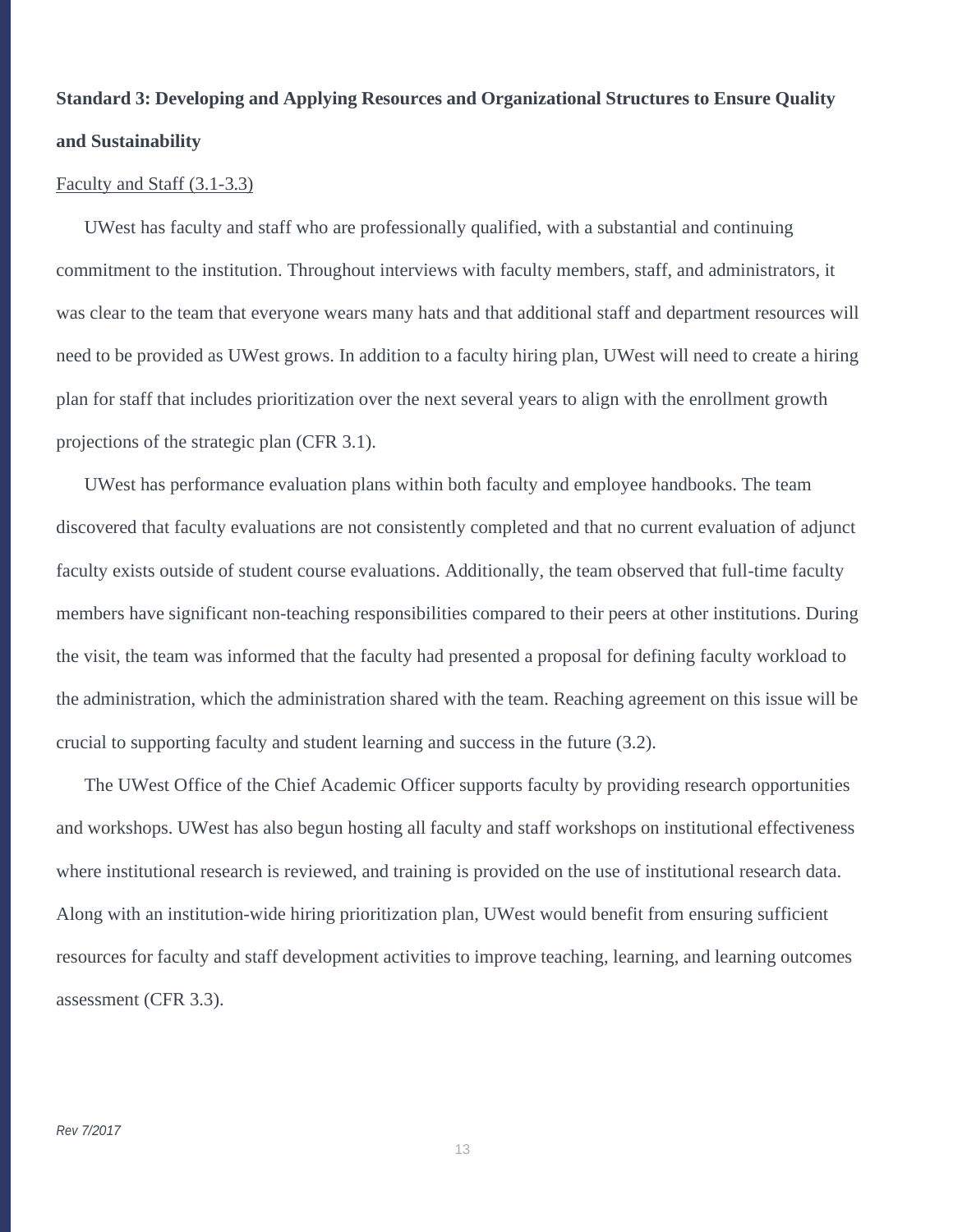#### Fiscal, Physical, and Information Resources (CFRs 3.4-3.5)

UWest has operated without an overall operational deficit for at least the last three years and has significant cash reserves and available investment assets. UWest also has committed supporting organizations that provide substantial levels of funding on an annual basis. However, over the same period, UWest has experienced progressive declines in enrollment and student revenues, requiring the use of cash reserves and investments that the UWest board authorized to cover the budget shortfalls and meet UWest's ongoing financial obligations. UWest is projecting an increase in enrollment over the next five years and planned continued use of cash reserves to meet the annual operating budget needs. If the aspirational enrollment goals of the five-year financial plan are not met, the institution will be forced to reach deeper into the cash reserves, which would result in a much more tenuous financial situation (CFR 3.4).

UWest has facilities, information, and technology resources that are sufficient to support its academic offerings and the broader needs of faculty, staff, and students. The team learned that there are opportunities for technological integration of various systems with the student information system, "Anthology"; however, adopting them has been prohibitive due to the cost. As part of the recent investment in personnel and activities to support institutional research efforts, UWest will also need to find a way to maintain and distribute institutional research data to the community in useful ways and formats (CFR 3.5).

## Organizational Structures and Decision-Making Processes (CFRs 3.6-3.10)

While UWest has experienced significant challenges with the turnover of top levels of institutional leadership over the past several years, the team affirms that the current UWest administration, at all levels, appears to be characterized by integrity, high performance, appropriate responsibility, and accountability (CFR 3.6).

UWest has established clear roles, responsibilities, and lines of authority within the institution. It is also clear to the team that most members of the UWest community understand the decision-making process, including who they may go to if they have concerns or new ideas to present for consideration. The current

#### *Rev 7/2017*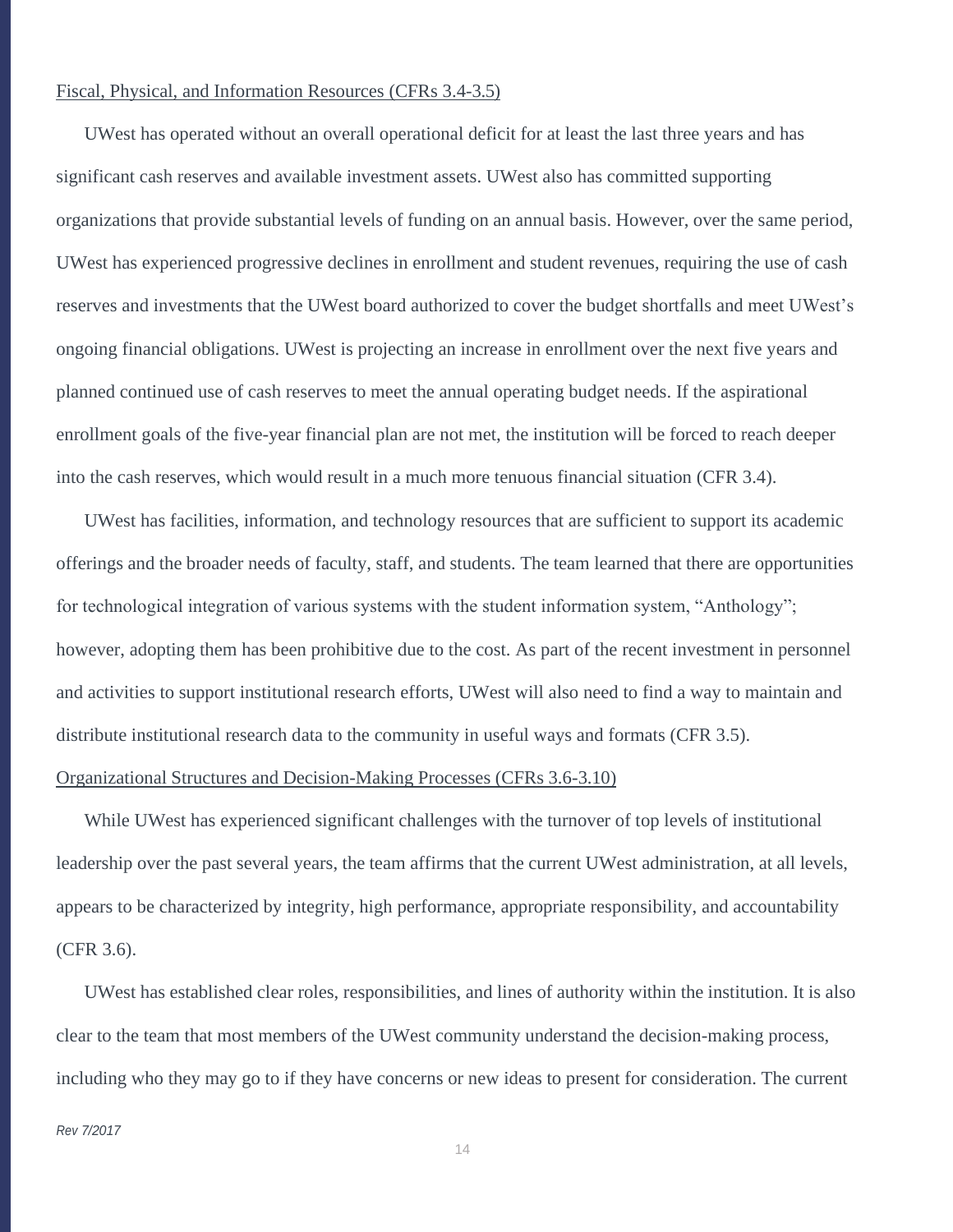president was hired in 2020, and the community understands her authority and sees her as approachable (3.7).

UWest has a full-time chief executive officer and a chief financial officer whose full-time responsibilities are to UWest. The institution also has other qualified administrators to provide effective educational leadership and management (3.8).

UWest has a very committed governing board that understands its legal and fiduciary responsibilities and provides appropriate oversight of the institution, including hiring and evaluating the chief executive officer. The team affirms UWest for its efforts to diversify the professional profile of the board members, recently bringing on new members who have backgrounds and expertise in higher education (3.9).

UWest maintains a statement on shared governance seeking to include faculty, students, administration, and board members in the governance process. This effort is carried out through the work of various committees under the purview of both faculty and administration. The team affirms UWest's commitment to shared governance and urges the administration to adhere to established policies and procedures for decision-making, particularly related to academic and faculty matters, in support of shared governance (CFR 3.10).

# **Standard 4: Creating an Organization Committed to Quality Assurance, Institutional Learning, and Improvement**

## Quality Assurance Processes (CFR 4.1-4.2)

The University of the West is working hard to overcome the twin challenges of leadership transition and the tangible and ongoing effects of the pandemic. While recognizing very real challenges, the university has tried to continue to make progress on WSCUC standards and improvements in data collection and analysis. An accreditation review in 2015, a special visit in 2017, and a university response letter in 2019 all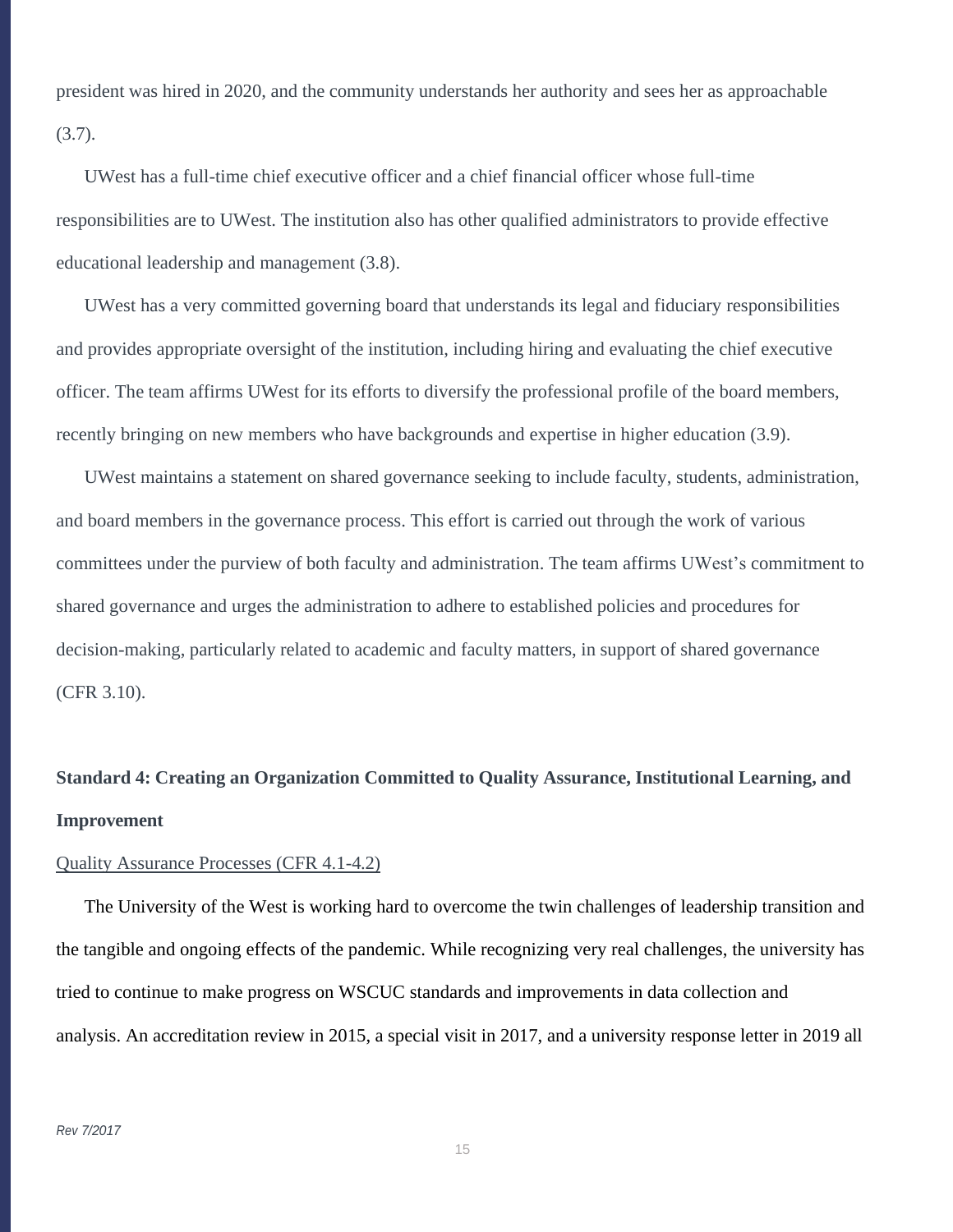indicated the intention of the university to collect, analyze and interpret data in aggregated and disaggregated forms.

The Institutional Report of 2021, the Offsite Review of Fall 2021, and the Review Visit in March of 2022 all evaluated current practices of the university as it relates to Standards 4.1 and 4.2. The university has demonstrated intentionality toward implementing an academic program review and educational effectiveness assessment process and implementation framework. There are several specific steps included in building this framework articulated in the institutional report itself:

- 1. Student Affairs learning outcomes (Council for the Advancement of Standards in Higher Education standards 17).
- 2. Program outcomes are centered on the knowledge, skills, and outlook in the real world (Know, Be, Do 20).
- 3. Degrees have all been defined with specific learning outcomes and Program Learning Outcomes (21).
- 4. The University-Wide Assessment Council, established in and operating continuously since 2012, provides a broader framework for assessment and quality improvement (27).
- 5. A systematic approach to educational effectiveness is being improved and implemented through capstone courses, at graduation, and across the General Education curriculum and Undergraduate Transformation Task Force with standardized evaluation forms and a variety of national assessment resources (35-39)
- 6. The university has established a goal of standardized writing rubrics across the curriculum and a goal within five years for all GE courses to have standardized assignment rubrics (35-36)

The team visit brought both encouragement and challenge as we saw that with the coming of President Ta and the university's commitment to follow-up on previous recommendations, we are seeing very real progress in many respects, including the retention of a part-time and well-qualified Institutional Research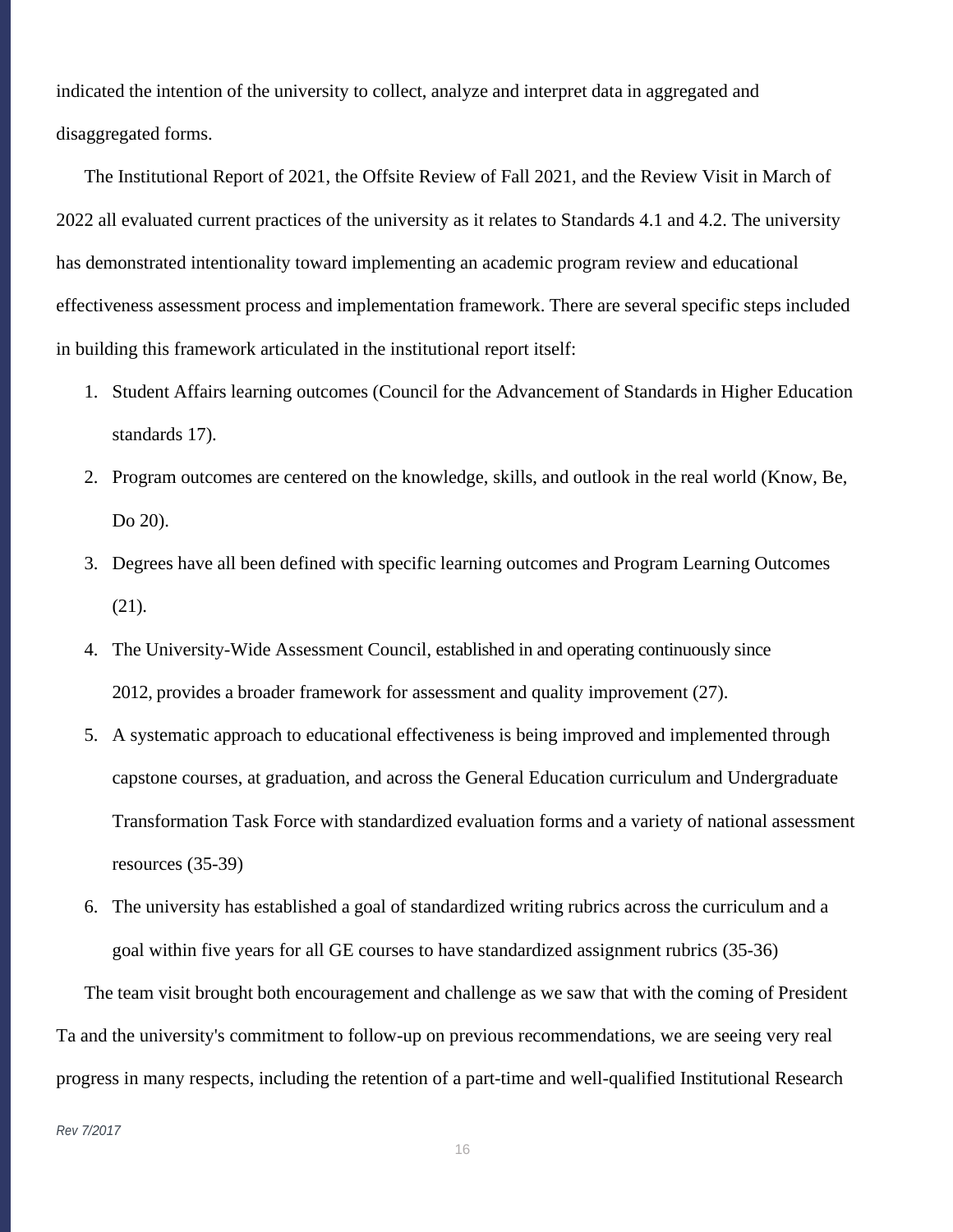professional. The University-Wide Assessment Council appears to be operating and developing a culture of analysis. Given the reduced enrollment and the scarcity of resources, we believe the university is making strides. Continued progress in these dimensions should continue to be prioritized. Data collection appears to have increased, but the analysis and utilization of data to drive program offering and refinement decisions appear to remain in an embryonic state across the university.

#### Federal Requirements

### **a. Credit Hour and Program Length Review**

As per the University Catalog (89)—the Credit Hour Policy: in accordance with established academic standards, UWest defines one credit hour (usually referred to as one-semester unit or just unit) as equivalent to 1 hour of lecture plus 2 hours (undergraduate) or 3 hours (graduate) of preparation per week for a total of 45 hours (undergraduate) or 60 hours (graduate) per semester or the equivalent, as appropriate to intended learning outcomes and as measured by student achievement. Every hour of instruction includes 50 minutes of instruction and a 10-minute break. Courses that fall outside of the traditional description above must require 45 hours (undergraduate) or 60 hours (graduate) of student work to result in the award of one credit hour. Such courses may include, but are not limited to, service learning, online, laboratory, and physical activity courses, internships, directed research, and independent study. Courses offered in less than 16 weeks must fulfill the 45/60-hour requirement as explained above to ensure the same level of student achievement of intended learning outcomes as provided in a 16-week semester. For example, in a traditional 3-unit undergraduate lecture course, this requirement is fulfilled through 15 weekly class sessions held over the period of a 16-week semester and including 3 hours of direct faculty instruction each week with an additional weekly requirement of at least 6 hours of reading, assignments, or other appropriate work completed outside the classroom, for a total of 90 hours over the length of the term. A review of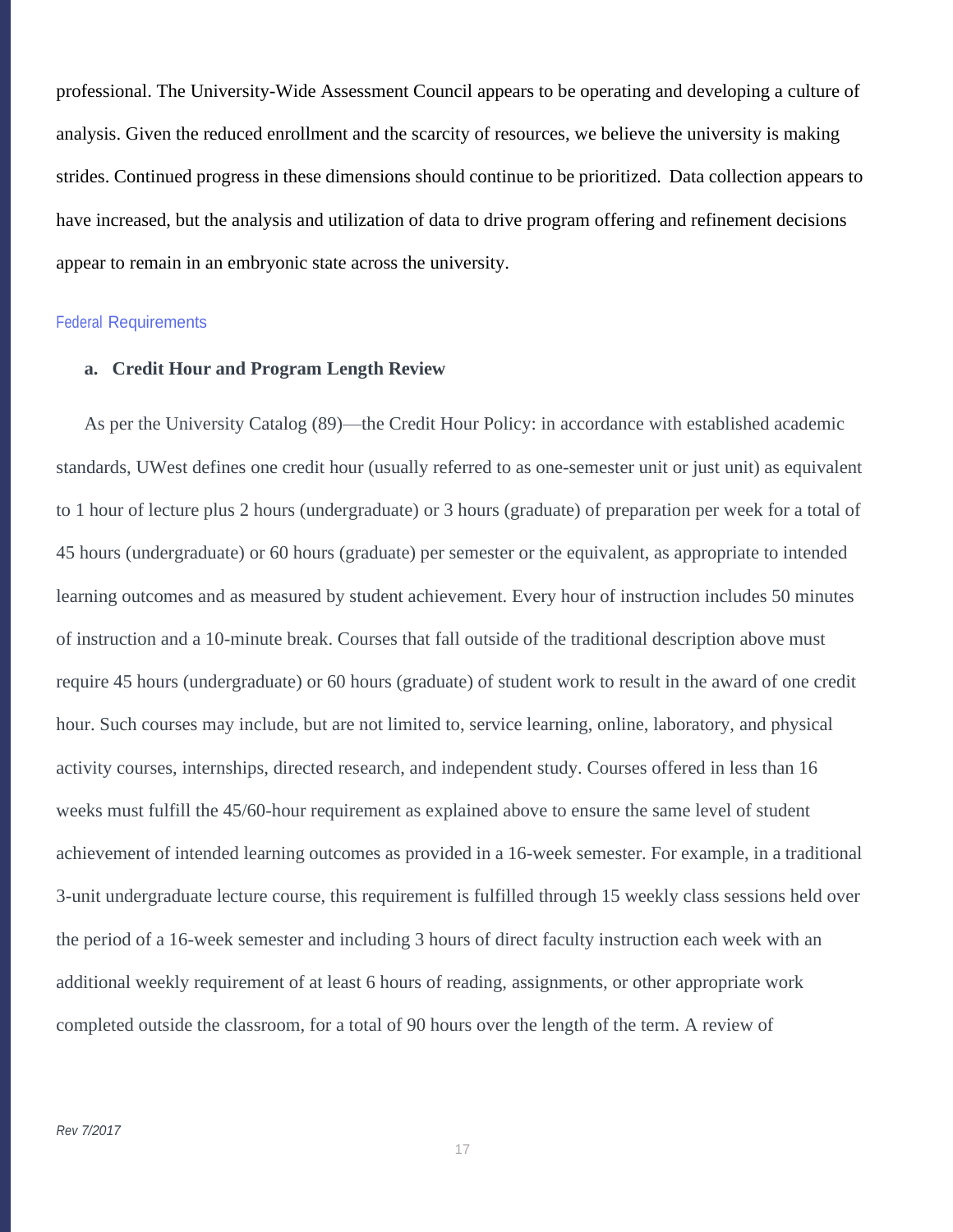undergraduate and graduate syllabi confirms that the credit hour and program length guidelines are followed.

#### **b. Marketing and Recruitment Review**

Through interviews with members of the UWest administration, including recruitment and marketing, the team confirmed that UWest follows federal regulations on recruiting domestic students, which prohibits Title IV eligible institutions from providing incentive compensation to employees or third-party entities for their success in securing student enrollments.

Degree completion and cost: Within the course catalog section related to each program, UWest provides information about the institution's design for completion timeline. However, no information is provided about the typical length of time to degree based on actual student completions. The catalog includes a statement that if a student does not follow the program's design, it will take them longer to complete. Additionally, UWest provides clear and well-organized marketing information showing the overall cost of the degree for each of the degree programs. This material assumes the student follows the institution's design for completing the program and may not account for the actual time and cost based on the typical length of time to degree.

Careers and employment: Within the marketing brochures and the catalog sections for the graduate programs, UWest describes the kinds and types of jobs that students may be prepared for. The marketing brochures and catalog sections for the undergraduate programs provide a good overview of the program; however, they do not describe the kinds of jobs students will be prepared or qualified for. UWest does not make publicly available information about the employment of its graduates for the benefit of current and prospective students.

### **c. Student Complaints Review**

The policies appear to be in order and consistent with regulations. All grievance procedures are outlined in the catalog, accessible to all students. The catalog differentiates between grievances and general

#### *Rev 7/2017*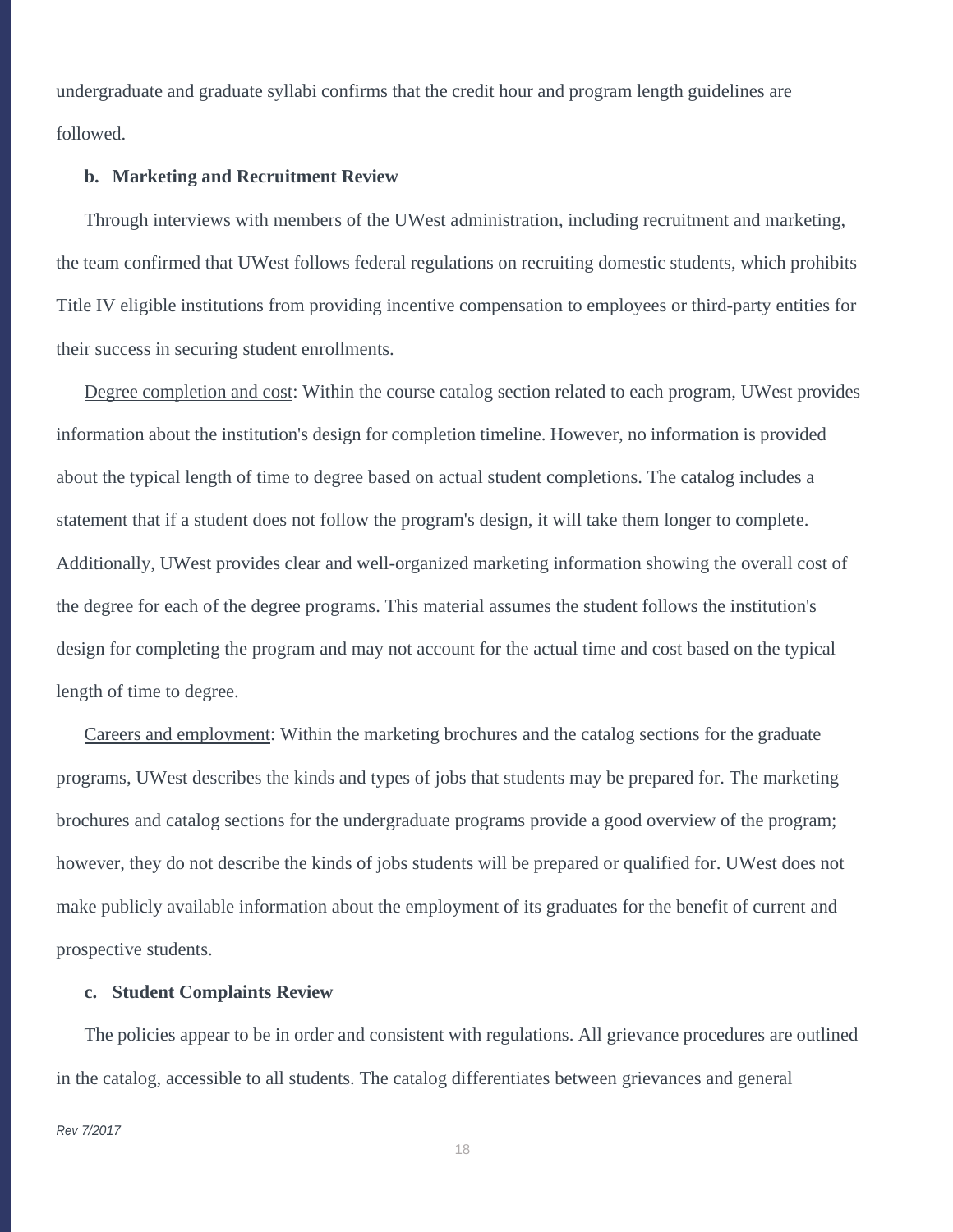complaints and refers students to the Office of Student Affairs for general complaints. The catalog provides resources for students regarding the following grievance procedures:

- a. General Discrimination Grievance (114)
- b. Disability Discrimination Grievance (114)
- c. Sexual Misconduct/Title IX complaint (114)
- d. Grade grievances (92)
- e. Title IX Nondiscrimination & Harassment Policies (116)

Students are also given contact information (117) to address concerns to the president or contact WSCUC or the Department of Education for third-party review.

There have not been any grievances that have been reported internally or to WSCUC since the last reaffirmation. Complaints are addressed by the Office of Student Affairs. An example of a complaint resolution was reviewed, and the complaint was dealt with in a respectful, collegial, and timely manner to the student's satisfaction.

d. Transfer Credit Review

UWest delineates transfer credit rules in the University Catalog (79-80). The institution recommends students meet IGETC or CSU GE requirements for certification. Transfer credit for undergraduate lowerdivision coursework is verified by the registrar, while upper-division coursework is confirmed by the faculty using the catalog or syllabi from the original university to verify content and assessment methods. They accept up to 90 units (70 LD) of transfer for a 120-unit degree, although very few students transfer in more than 70 units. UWest waives GE appropriately for a second baccalaureate degree if the first baccalaureate degree was earned at an accredited institution. The university accepts Credit for Prior Learning (CPL) for a maximum of 15 units by accepting AP credit, Veteran's credit through ACE, and credit by exam.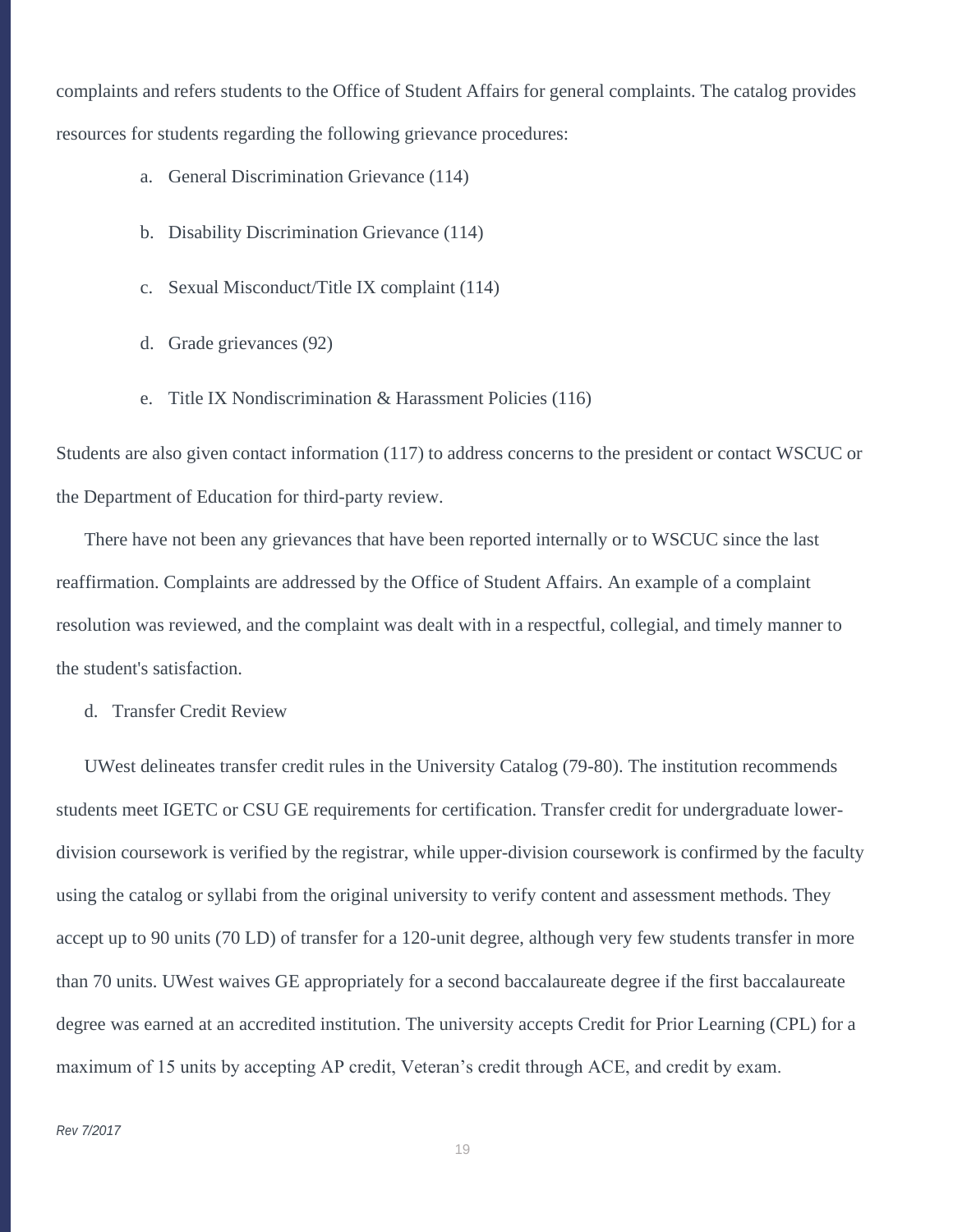Summary of Component 2: The team's findings, which are subject to Commission review, is that UWest has provided sufficient evidence to demonstrate compliance with the Standards and federal requirements. Final determination of compliance with the Standards rests with the Commission. The team identified areas where further attention and development are needed, as noted in the recommendations section of this report.

### Component 3: Degree Programs: Meaning, quality, and integrity of the degrees

University representatives state that they assure the quality of their degrees by 1) direct assessment of learning (addressed in Component 4); 2) commitment to maintaining high expectations while providing simultaneous support to help students to meet those expectations; and 3) providing co-curriculum that enhances the curricular experience. A common statement from students, faculty, and student services staff was the advantage of this small university setting. There was a universal feeling of "home" and "community" that led to assurances that students could not be lost within the system. The University of the West asserts that integrity is maintained via a whole-person approach to student success, including focusing on the student's physical, psychological, spiritual well-being, ethical outlook, and academic performance. Formal and informal support services and activities for body, mind, and spirit are integrated with the educational mission. They discussed their SEAS (Student Early Alert System) and 4- and 8-week alert programs to support student success but did not expand on how the whole person is assessed or how the integration of the whole person into their academic performance is assessed. The university indirectly assesses many of its student services; however, direct assessment of these programs is still in a nascent state.

*Rev 7/2017* The integrity of degrees is also maintained via advocacy from faculty members. It is demonstrated through their commitment to delivering high-quality instruction and ensuring student performance meets stated course expectations. Faculty are expected to follow policies and procedures for academic programs and course proposals. They are also expected to ensure high standards of teaching via their involvement with research, scholarship, and creative activity (RSCA). The university is now considering specific RSCA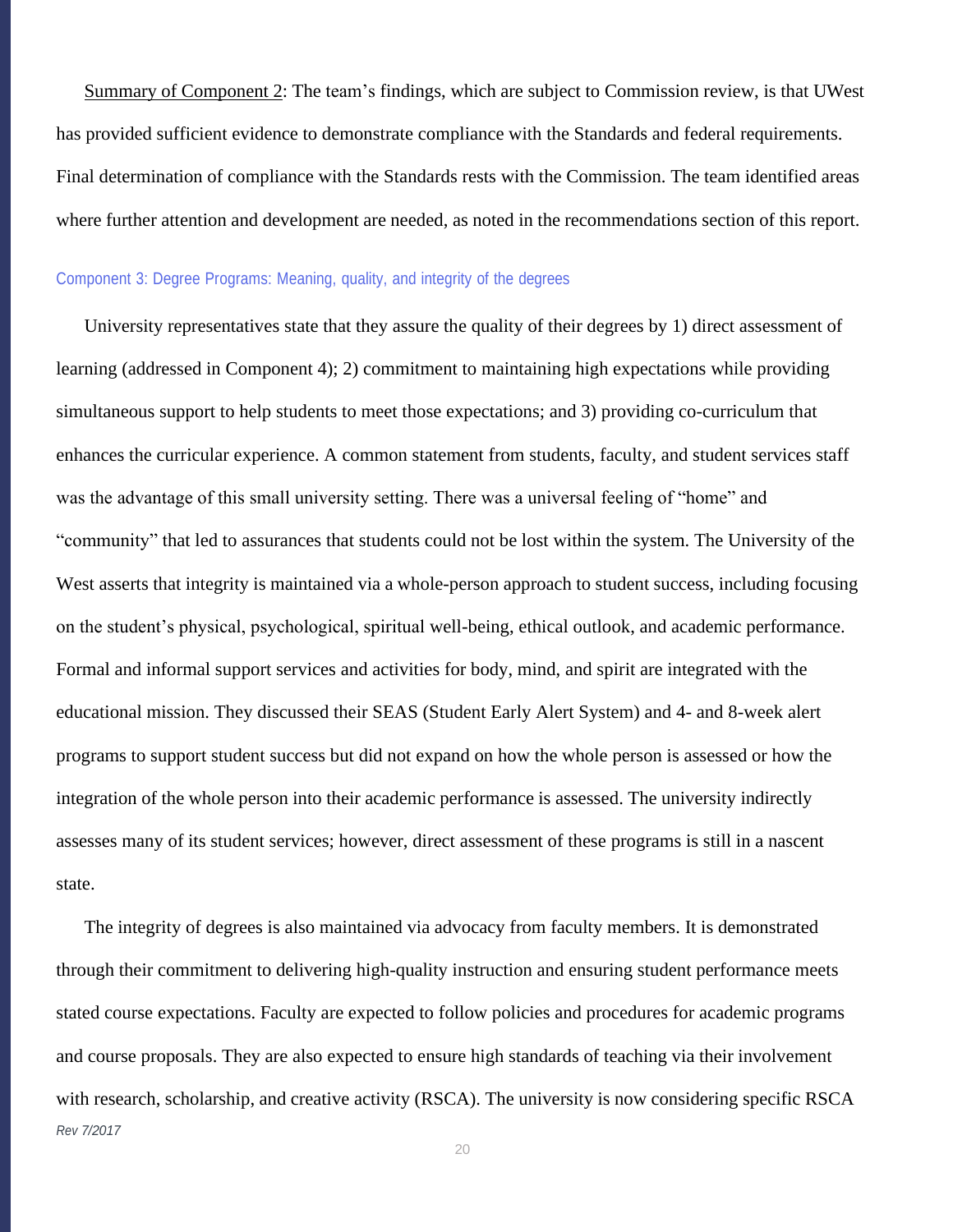standards for faculty. Integrity is also maintained by accurately naming and reporting degrees, concentrations, and minors and a comprehensive evaluation and degree clearance process. Degree Roadmaps offer students a highly transparent review of expectations. The roadmaps are also used for advising, and degree audits for graduation. In addition, graduate students must meet expectations for successfully completing a culminating activity (i.e., comprehensive examination, thesis, or dissertation). Discussions with students during the site visit indicate that many students choose to attend the University of the West because it is one of the few accredited universities to offer Buddhist studies in the nation, and accreditation implied a strong degree of integrity to these students.

A degree earned from the University of the West reflects the university's Mission, Vision, and Values. Students graduating from one of the university's four undergraduate or six graduate degree programs will earn a degree that reflects specific content from that degree area that is also aligned with the Values of "an educational experience informed by Humanistic Buddhist values: becoming people of strong *character*; practicing *compassion*; and building sustainable *community*" (2021 Institutional Report 5). University representatives align the mission and values with the Institutional Learning Outcomes (ILO) of "Know – Be – Do." The university is to be commended for operationalizing its ILOs into Cognitive, Affective, and Psychomotor Learning Domains. University representatives also require degree programs to align their Program Learning Outcomes (PLOs) with their ILOs, and thus their core values. A review of PLOs reveals that each degree program incorporates and aligns each of their ILOs with their PLOs. Undergraduate Degrees also integrate GE Learning Outcomes and WSCUC Core Competencies into their PLOs. Although PLO direct assessment is required annually, there was no reporting connecting PLOs to ILOs, or specific direct assessment of ILOs. GE PLOs are assessed directly; however, GE assessment is typically a Lower Division assessment. Therefore, it is unclear if WSCUC Core Competencies are measured at the end of the student learning experience.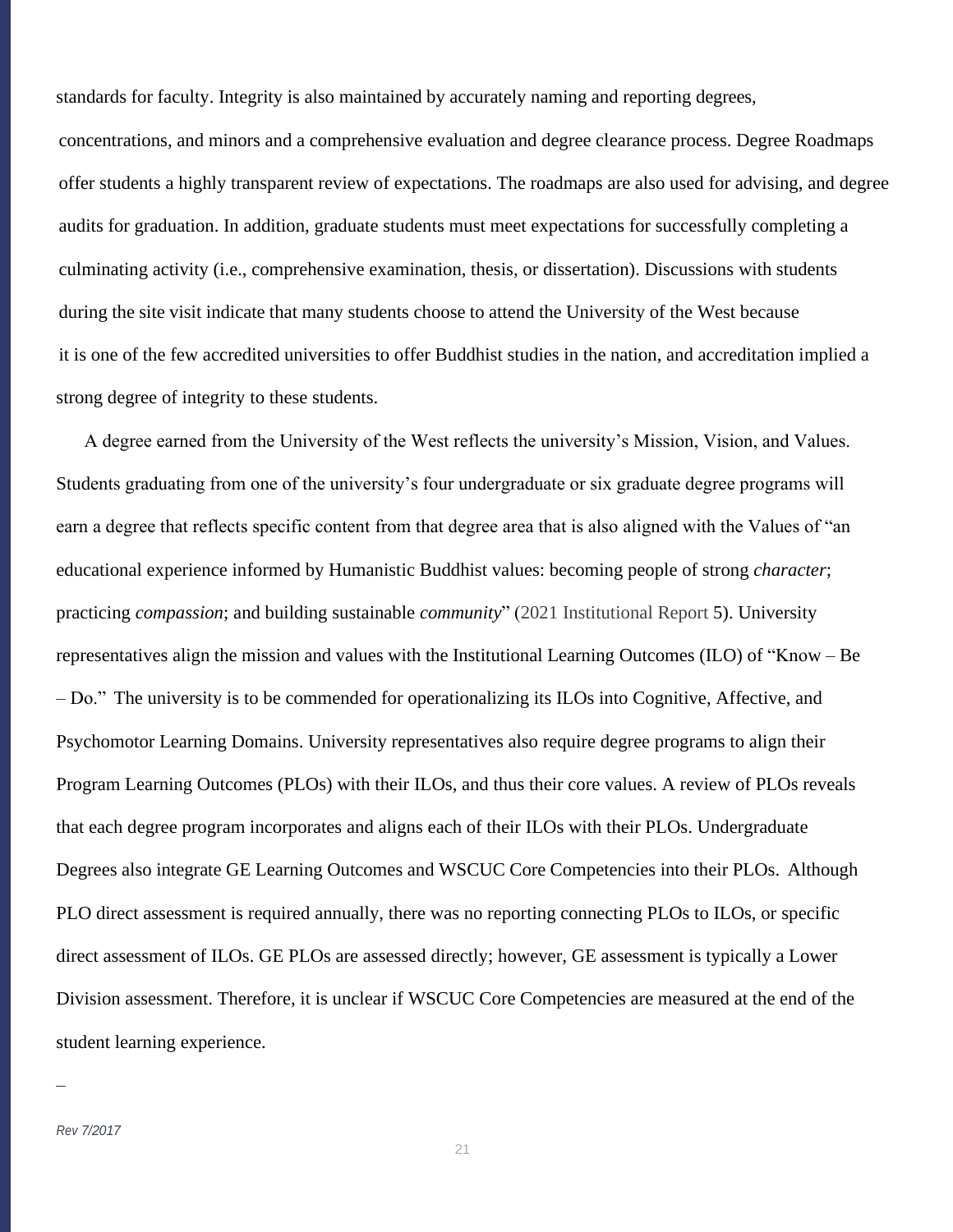Component 4: Educational Quality: Student learning, core competencies, and standards of performance at graduation

The institution has a well-conceived assessment plan. UWest is to be commended for its alignment of

Institutional and Program Learning Outcomes for every degree program. In addition, the team recognizes the institution's progress in program-review infrastructure and data collection. The university requires an annual assessment and a 5-year program review. The annual assessment template includes setting a minimum level of achievement and acceptable and ideal targets, but it does not require reporting of that data, just a qualitative summary of findings. This offers an infrastructure to benchmark progress over time that is not being fully utilized. The 5-year program review directly asks how competencies were developed, how they are related to WSCUC Core Competencies, how performance standards are set, communicated, and validated, assessment methods, outcomes of assessment, and closing the loop.

*Rev 7/2017* Although the university has developed an excellent assessment reporting process and has anecdotes on how that information is used to revise the curriculum, the follow-up assessment to determine if the curriculum change improved outcomes (closing the loop) lacks transparency. The GE five-year self-study included an assessment of information literacy using the capstone course and final paper assignment as an artifact. Findings revealed that student skills in evaluating the strength of evidence were lacking. The department chair shared the findings with instructors during the GE faculty meeting. Recommendations include adjusting the curriculum in a variety of ways. Results to close the loop will be formally documented after the 2022-23 academic year, when GE has its next 5-year review. Other examples of closing the loop were offered from the Master's of Divinity and the Master's in Psychology programs, although follow-up examination of curricular change as a result of assessment has yet to be completed. It appears that the assessment infrastructure was created recently and continues to be refined. Assessing changes in curriculum or co-curricular activities that are made as a result of assessment analysis (closing the loop) results appears to be requested only during the 5-year program process. Therefore, there are few examples of closing the loop because most programs have not yet completed another five years for their second program review. It is recommended that programs report on their curricular changes and closing-the-loop assessments in annual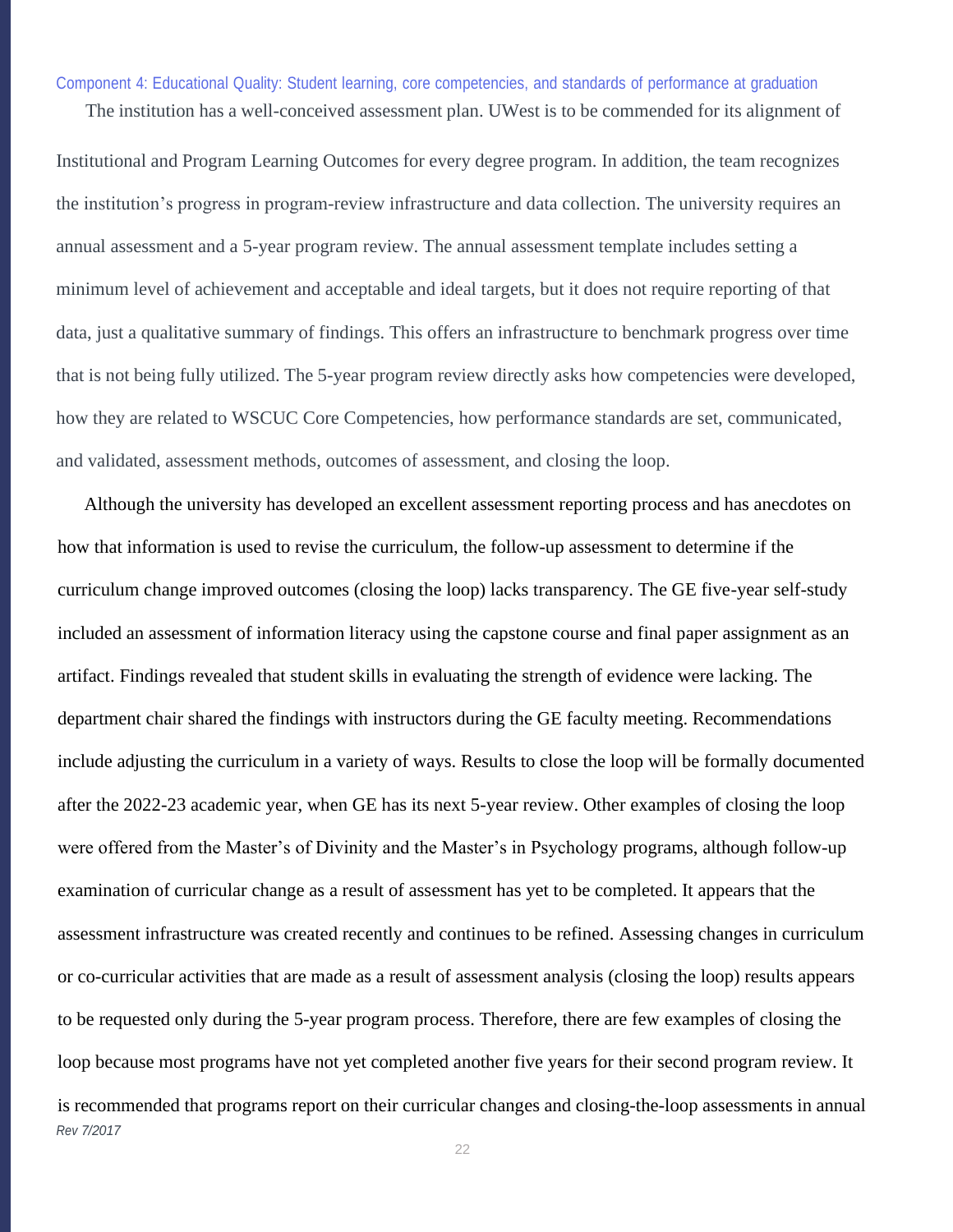reports, which departments are supposed to be doing. In this manner, the faculty will have data and be able to more quickly assess if curricular changes are addressing the issue and, if not, to make further adjustments before the next 5-year cycle occurs.

The commitment of University of the West to focus on the Affective Domain within its academic curriculum (often measured with action verbs such as "value" or "internalize") is applauded and is crucial to alignment with its Mission and Values. Determination of how to quantify assessment of the affective domain is often difficult. It appears that University of the West has just started to initiate measurement of this domain in fall 2021 when it resumed regular administration of an institutional Exit Survey to indirectly measure students' self-perceived understanding and acquisition of affective objectives. Preliminary results (out of a sample size of 10) show an average rating of 4.6 out of 5. University of the West states this indicates that its graduating students believe that their time at UWest has helped them to value character, compassion, and community. Caution is advised in interpreting data from a small sample with no comparison to an entry survey and potential sample bias. University representatives plan to continue this survey and add focus groups on exit. Also, beginning in the 2020-21 academic year, the annual program report will include prompts in this area which will include the program PLO to which the course is mapped and grading criteria/rubrics.

In addition to focusing on the Affective Domain, University of the West also clearly weaves its mission and core values into the Psychomotor Domain of "Do." "Character, Compassion, and Community" are reinforced by co-curricular activities and curriculum-embedded field experiences. They are also integrated within degree requirements, specifically by a service-learning project within the undergraduate curriculum. Although the learning outcomes of student services and offices are offered as an example of assessment of student development within the affective domain, it appears that direct assessment of how co-curricular programs and the focus on the whole person impact academic success is not conducted.

#### Component 5: Student Success: Student learning, retention, and graduation

*Rev 7/2017* In its institutional report, UWest reported aggregated retention and graduation rates as of the most recent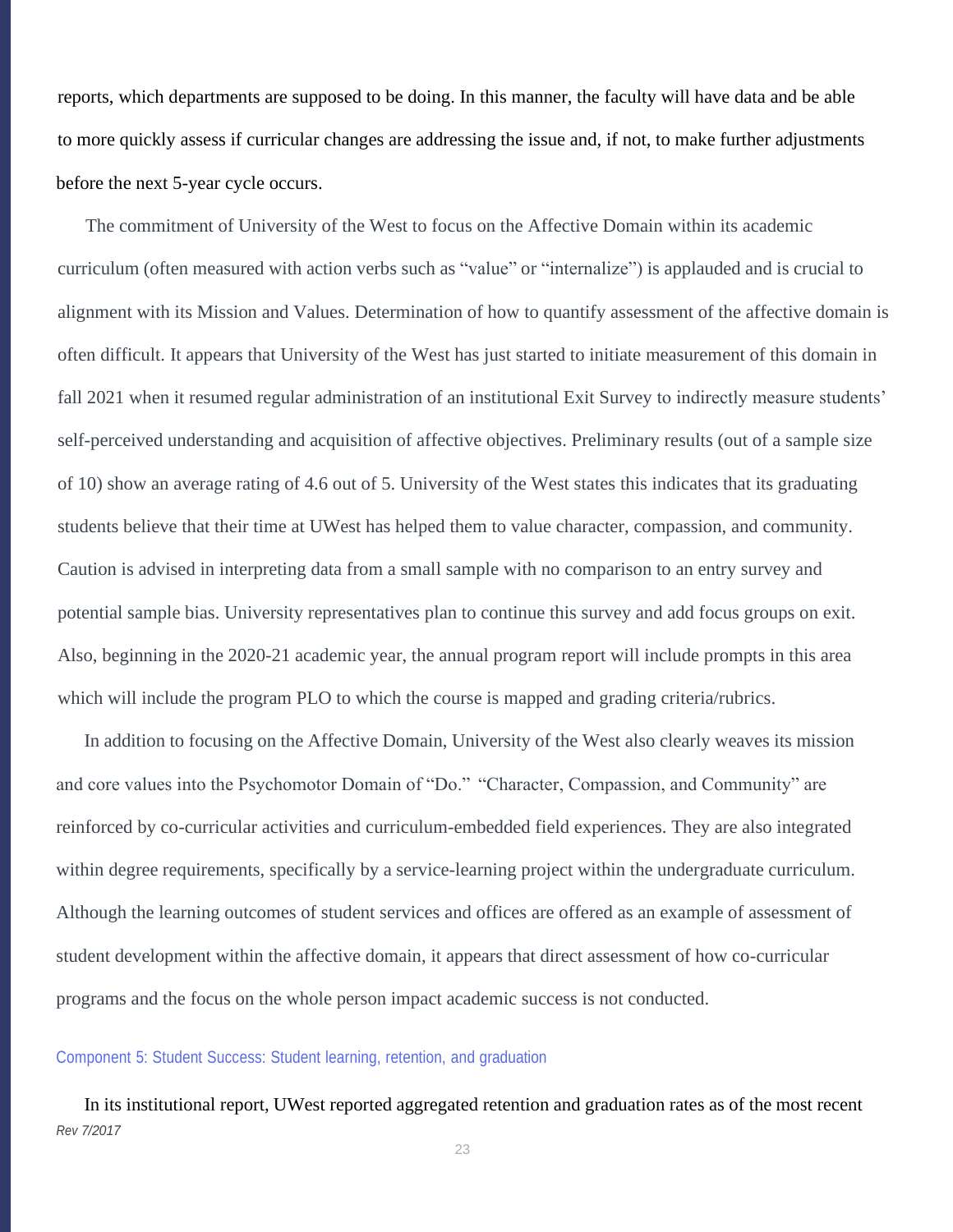year of fall 2020 (see Table 1 below). Measuring (together) the retention and persistence of first-time, full time (FTFT) first-year students as the percent (%) returned at 75%, below the previous fall 2019 of 89%, but an overall upward trajectory compared to fall 2017 at 55% and fall 2018 at 61%.

| <b>Retention &amp; Persistence of FTFT Freshmen</b> |                |                |                |                |         | <b>Graduation Rates</b> |         |                |        |        |        |
|-----------------------------------------------------|----------------|----------------|----------------|----------------|---------|-------------------------|---------|----------------|--------|--------|--------|
| % Returned                                          |                |                |                |                |         | <b>Year Graduated</b>   |         |                |        |        |        |
| <b>Start</b>                                        | <b>FA 2013</b> | <b>FA 2014</b> | <b>FA 2015</b> | <b>FA 2016</b> | FA 2017 | <b>FA 2018</b>          | FA 2019 | <b>FA 2020</b> | 4 Year | 5 Year | 6 Year |
| <b>FA 2012</b>                                      | 78%            | 70%            | 67%            |                |         |                         |         |                | 19%    | 37%    | 48%    |
| <b>FA 2013</b>                                      |                | 61%            | 33%            | 28%            |         |                         |         |                | 0%     | 6%     | 11%    |
| FA 2014                                             |                |                | 52%            | 41%            | 41%     |                         |         |                | 7%     | 10%    | 21%    |
| <b>FA 2015</b>                                      |                |                |                | 83%            | 67%     | 67%                     |         |                | 17%    | 50%    |        |
| <b>FA 2016</b>                                      |                |                |                |                | 55%     | 45%                     | 35%     |                | 0%     |        |        |
| <b>FA 2017</b>                                      |                |                |                |                |         | 61%                     | 50%     | 46%            |        |        |        |
| <b>FA 2018</b>                                      |                |                |                |                |         |                         | 89%     | 78%            |        |        |        |
| <b>FA 2019</b>                                      |                |                |                |                |         |                         |         | 75%            |        |        |        |
| <b>FA 2020</b>                                      |                |                |                |                |         |                         |         |                |        |        |        |

**Table 1: Retention, Persistence, and Graduation Rate Trends (UWest 2021 Institutional Report)**

According to the Fall-to-Fall Retention Rates for fall 2019 (the most recent data available) disaggregated

between undergraduate at 86% and graduate students at 81%, the rates are similar with the 3-year average at

76%. This report is from the institutional research section of the UWest website (see Table 2 below).

| <b>OF THE VY</b>  |         |                |     |     |     | <b>Academic Department Cohorts: Fall to Fall Retention Rates</b> |     |                                                          |
|-------------------|---------|----------------|-----|-----|-----|------------------------------------------------------------------|-----|----------------------------------------------------------|
|                   | FA 2015 | <b>FA 2016</b> |     |     |     |                                                                  |     | FA 2017 FA 2018 FA 2019 8 Year Avg 5 Year Avg 3 Year Avg |
| <b>University</b> | 80%     | 75%            | 75% | 73% | 84% | 77%                                                              | 76% | 76%                                                      |
| Undergraduate     | 85%     | 68%            | 70% | 79% | 86% | 71%                                                              | 75% | 76%                                                      |
| Graduate          | 75%     | 82%            | 83% | 68% | 81% | 82%                                                              | 78% | 77%                                                      |

### **Table 2: Fall-to-Fall Retention Rates 2015-2019 (UWest website)**

*Rev 7/2017* UWest welcomed its first domestic undergraduate student cohort in fall 2012 (2021 Institutional Report 53). The team learned that in the first few years following this change in recruitment, UWest struggled with retaining these students. In conversations with UWest staff and faculty members, the team learned that many of these students were ill-prepared to succeed at the college level. Many of these students were firstgeneration college students from underrepresented minority groups. It was clear to the team that the UWest staff and faculty, who are so dedicated to supporting their students, felt helpless, and their limited resources were overwhelmed by the needs of these students. In response to this, UWest examined their policies and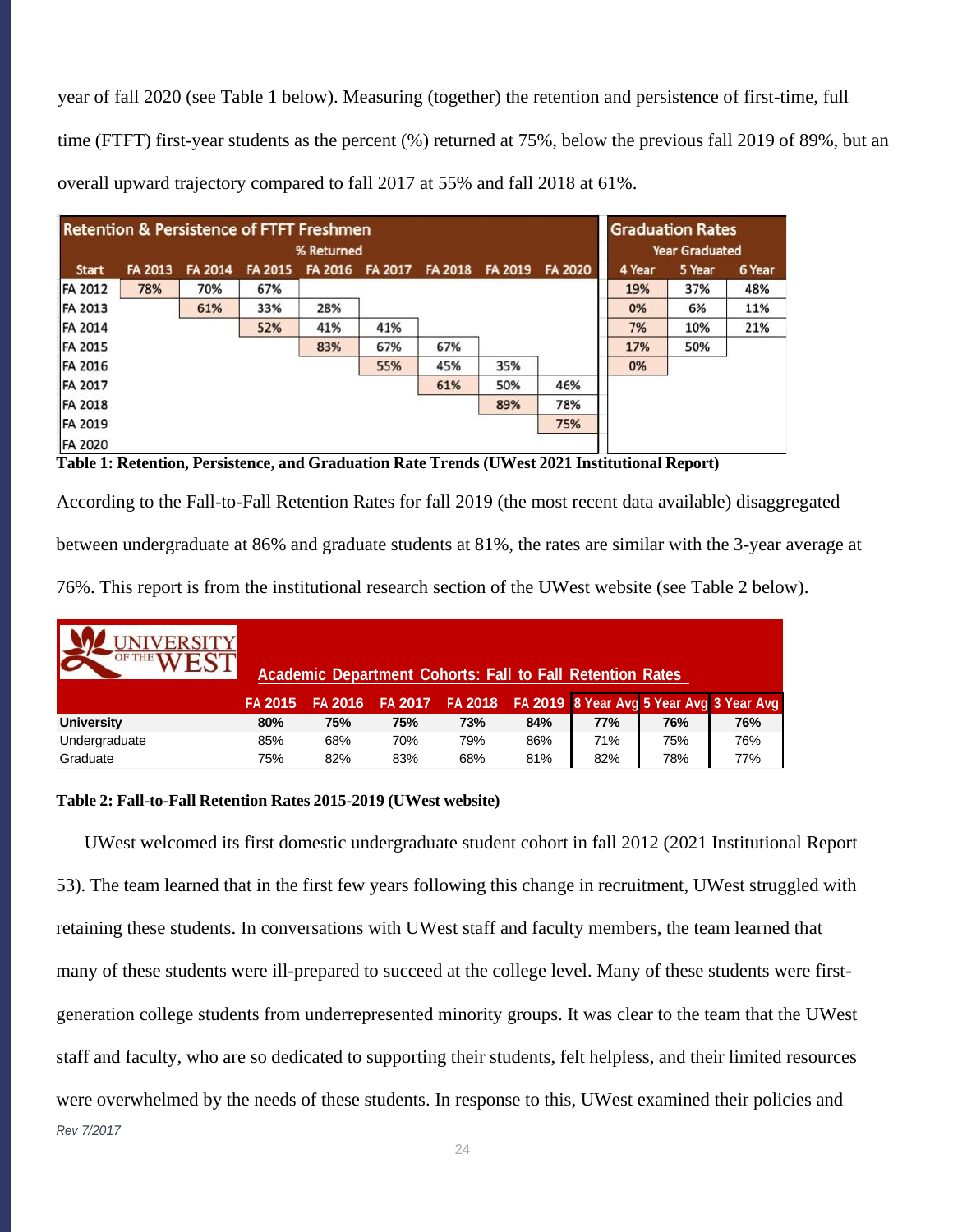procedures, identifying critical priorities for the future, ongoing support and success of all students, including:

- Raising the minimum GPA level for incoming first-year students from 2.0 to 2.5;
- Providing structured faculty mentoring for the first two years of the UG program;
- Continuing and expanding supplemental instruction and writing across the curriculum to improve basic skills;
- Redesigning and streamlining the summer Bridge to University program; and
- Improving student use of campus resources through systematic assessment. (2021 Institutional Report 53)

The team applauds UWest for taking these steps to try to ensure that prospective students are prepared for the academic programs they may enroll in and for going above and beyond to support currently enrolled students. Many staff and faculty who took on additional responsibilities to support these students did so on top of their full-time responsibilities, making that particular arrangement unsustainable. The team urges UWest to evaluate the sustainability of this model, requiring significant personal support and resources, and consider determining an appropriate balance of the number of these types of students enrolled in each new cohort vs. support resources available.

UWest has also struggled with graduation rates for full-time, first-time (FTFT) undergraduate students who are well below the regional mean, specifically 6-year rates of 48% for the 2012 cohort, 11% for the 2013 cohort, and 21% for the 2014 cohort. In a letter to WSCUC dated October 15, 2019, UWest described the situation and identified reasons that resulted in these low graduation rates, including students who were unprepared for college-level work, students who had a number of traditional risk factors, and students being advised to take fewer than 15 credit hours per semester due to challenges with balancing commitments inside and outside of the classroom. In addition to conducting qualitative research into this matter, UWest implemented and improved the student support practices offered. The team learned that these rates have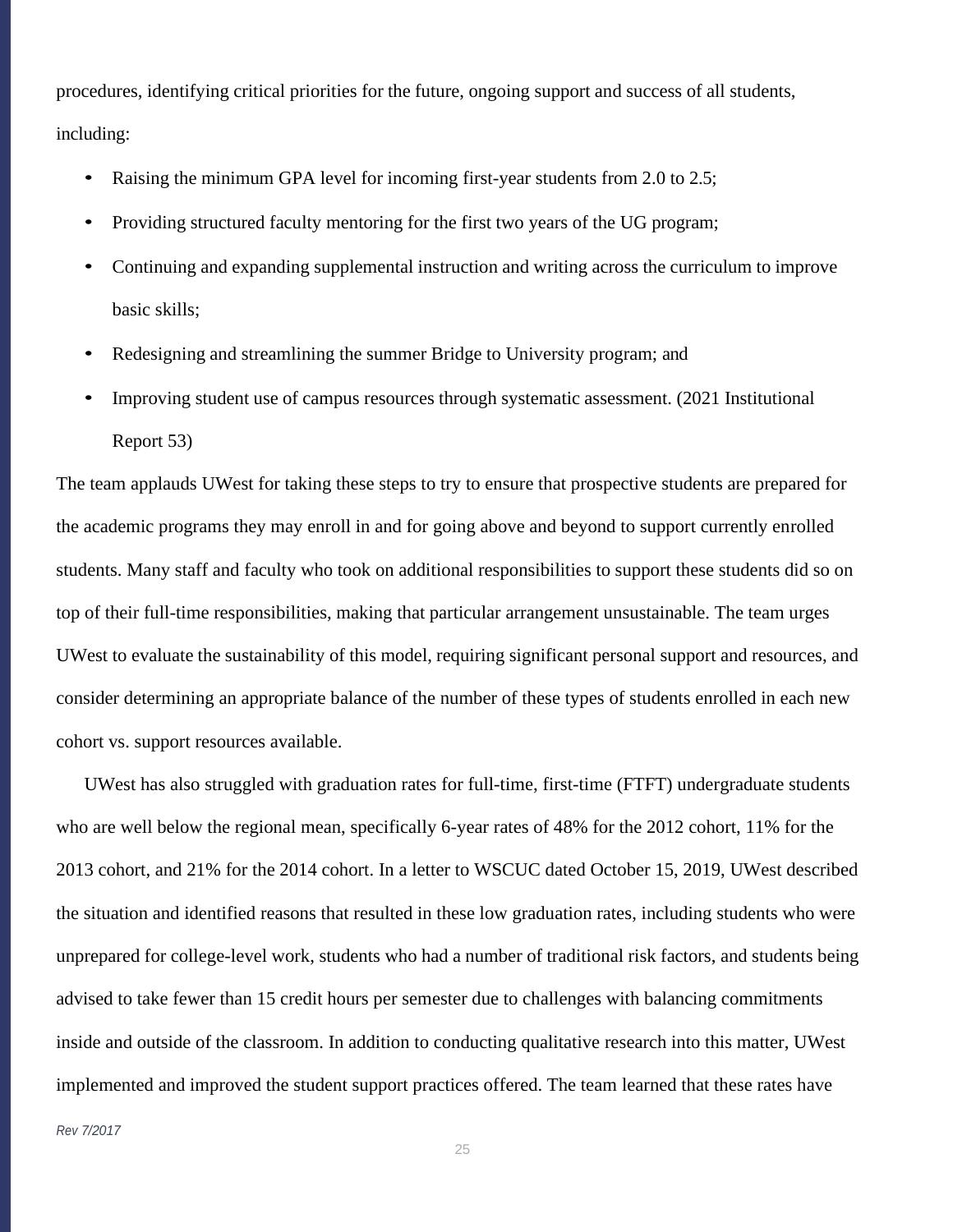begun to improve; however, since the cohort size of these students has dropped significantly due to the pandemic, they will need additional time to really evaluate the effectiveness of these efforts.

UWest drafted a Retention Plan 2021-2024 (approved summer 2021) to improve the success rates (retention and graduation) of first-time, full-time students. The plan includes new initiatives that represent more focused use of institutional enrollment and student success data to track and evaluate support systems and programs and take a more strategic and intentional approach to the student support resources they already have in place, such as the Student Success Center, SEAS, Wellness Center, curricular changes to support needy students and faculty mentoring. The team encourages UWest to continue implementing the Retention Plan, set clear targets, and develop quantifiable measures to determine success.

UWest defines student success as ". . . when students acquire the skills and knowledge for success in their personal and professional lives, ethically self-reflect on their choices, engage in service to broader society, and embody the values of character, community and compassion" (2021 Institutional Report 40). The report also describes the added key component of "job readiness," the support for which is reflected in the 2020-25 Strategic Plan Framework CARE, specifically under "E." These are four strategic areas that UWest has identified to focus on for the next five years. The "C" stands for Campus Engagement: "Our campus will offer a vibrant, inclusive, and engaging culture in which to study, learn, live, work, and excel." The "A" stands for Academic Quality: "We will expand our educational offerings and improve the quality of our academic programs to better serve current students, improve reputation, and attract prospective students." The "R" stands for Revenue & Resources: "We will strengthen and improve the university's financial outlook through enrollment growth/increased tuition revenue, fundraising, and cost-effective practices." And the "E" stands for Education for a Successful Life: "We will cultivate job-ready and culturally competent graduates by supporting our students at all levels in their self-defined journeys towards success" (UWest Strategic Plan of CARE 2020-25).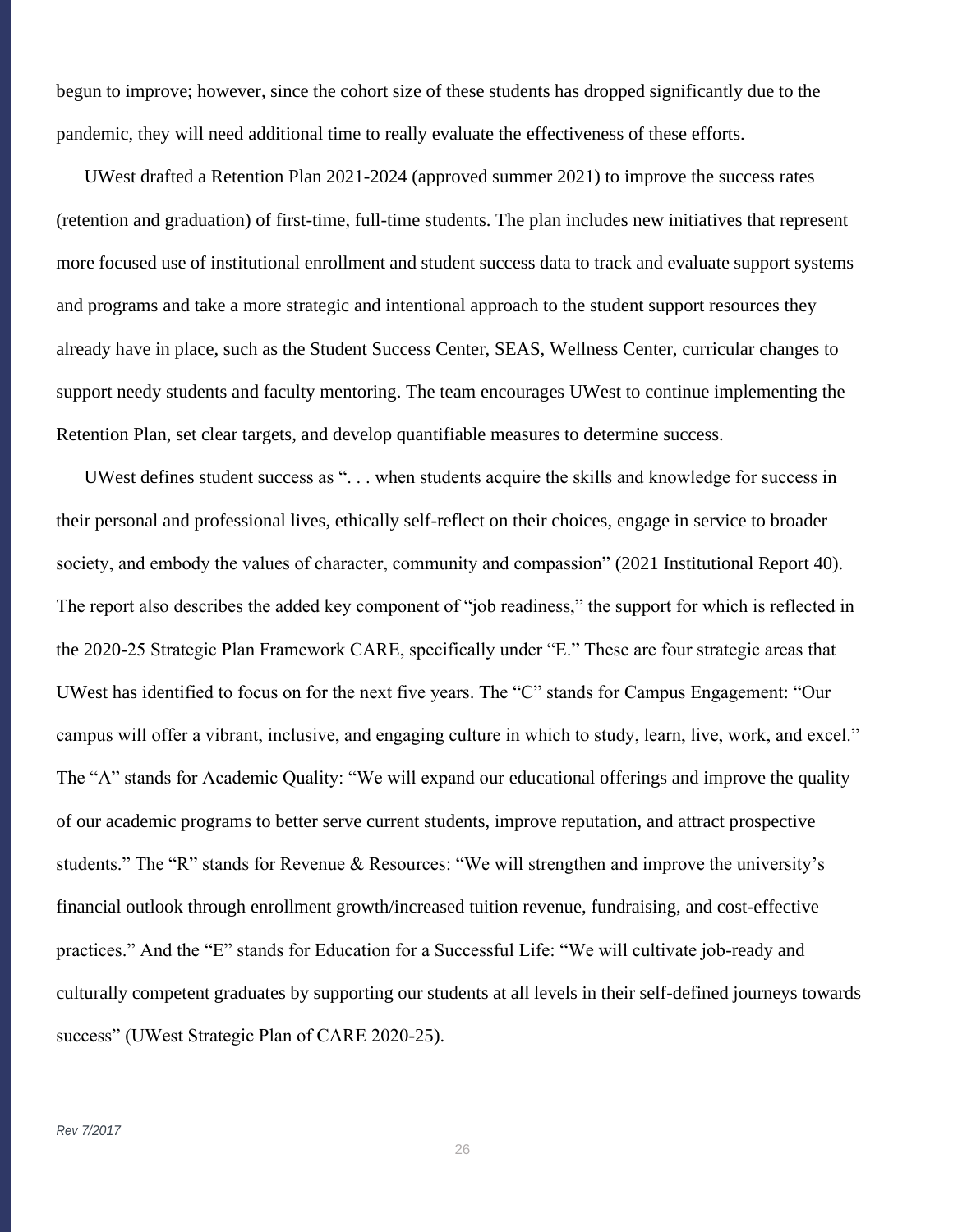In conversations with the UWest Student Success team (Retention Committee and SEAS team), the team learned that the primary motivation behind the addition of "job readiness" to the definition of student success was related to the Business Administration program(s). This was in response to feedback from students, concerns from students and faculty about whether students could find jobs after completion, and declining enrollment in the program(s). UWest is making progress in collecting institutional data and its use in decision-making. UWest took the recommendations of the 2017 visit and has begun collecting qualitative data because of the difficulties with quantitative data with such small cohorts.

The team applauds the hiring of Dr. Shusaku Horibe, the new part-time consulting institutional researcher who has experience in higher education data collection, management, and analysis. With the assistance of Dr. Horibe, UWest is prepared to make good progress in supporting and inspiring the environment of inquiry toward student success. Dr. Horibe can help train the staff and faculty in the interpretation and the effective use of institutional research. The team encourages UWest to develop and invest appropriate resources into the structures around this work so that it will survive and thrive beyond the tenure of Dr. Horibe.

UWest holds high expectations for their students, and it was clear to the team in speaking with students and graduates that the staff and faculty go above and beyond to support their students. As an institution in the Humanistic Buddhist tradition, UWest seeks to provide a whole-person education in a context informed by Buddhist wisdom and values and facilitate cultural understanding and appreciation between East and West (UWest Mission Statement). UWest's definition of student success aligns well with and is actualized in the Institutional Learning Outcomes (ILOs) Know – Be - Do. The team commends UWest for having staff and faculty who emphasize student support and embody the mission, vision, and values through providing excellent engagement and personalized service.

Upon review of the information provided in the institutional report and conversations with members of the UWest community, the team believes that the Student Success Center (SSC) and the Student Early Alert

#### *Rev 7/2017*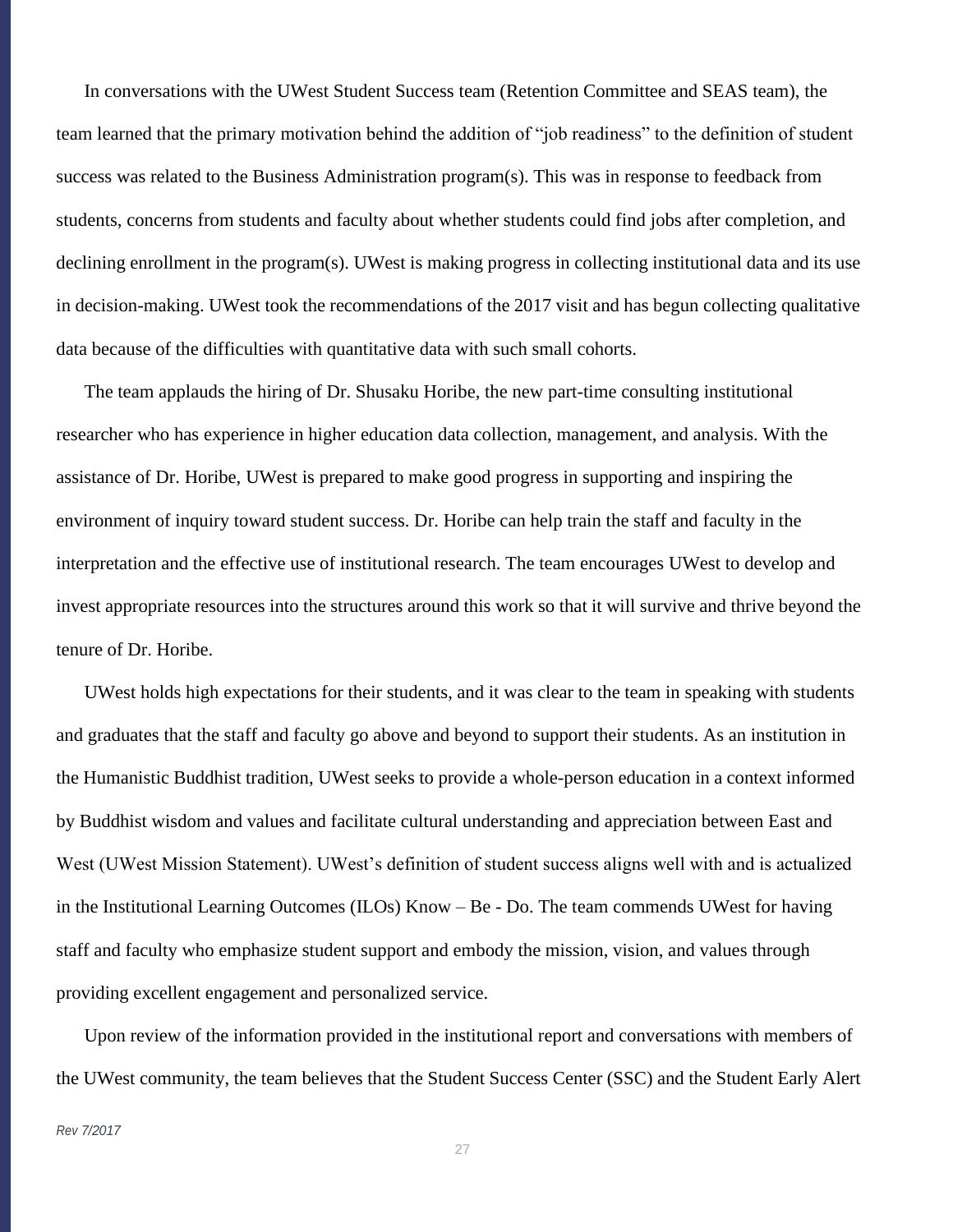System (SEAS) that support student success seem to be functioning very well, having clearly defined goals and means of self-assessment. (CFRs 2.11, 2.13) The team encourages UWest to continue developing the systems and processes that have been put in place to improve retention and graduation rates and support student success across the programs.

#### Component 6: Quality Assurance and Improvement: Program review, assessment, use of data and evidence

UWest appears committed to quality assurance and improvement based on its revision of both annual academic reviews and 5-year self-studies. The revised annual review process highlights regular scheduling of assessment and data collection. In conversations with faculty members, they indicated that more regularly scheduled assessment processes would generate healthy discussions about student learning and assessment, which is a primary goal of such activities. Besides the annual program review, the 5-year self-study process was reviewed by stakeholders and resulted in the development of new report templates and a 5-year program review calendar (2021 Institutional Report 56-57). According to the institutional report, a goal of the revised program review process is to "better allow faculty leadership to use information to refine and revise curricula, recruit new students, advocate for new or reallocated resources, identify needed professional development, bolster proposals for external funding, or modify faculty hiring strategies and/or activities" (57). The revised process also is designed to provide administrators "with better information to guide strategic decisions regarding program development and resource allocation, including investment in innovative academic experiences and program restructuring, initiation, or closure" (57). These revisions suggest the ways UWest is trying to use data to inform decision-making, planning, and improvement.

*Rev 7/2017* Based on the 5-year self-studies, the annual program review examples, and the sample assessment reports, it is evident that UWest understands the need to carry out assessment and make improvements as a result. However, with the changes in leadership, heavy workload, and ongoing effects of the pandemic, it appears that annual assessment activities from 2015 to 2022 have been inconsistent. In reviewing the annual program reviews provided, little is documented on the forms under "Summary of assessment plan for this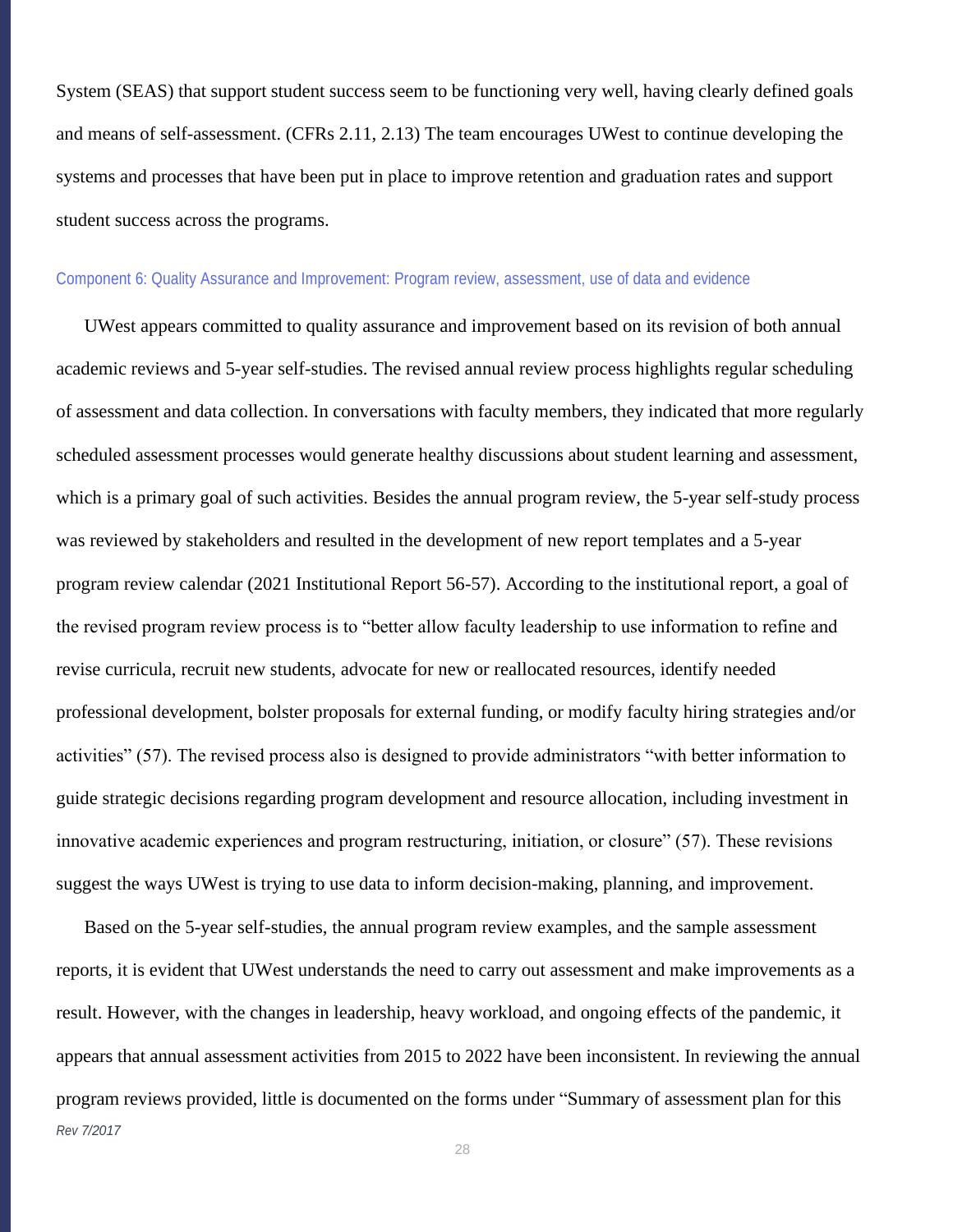year" and even less under "Summary of closing-the-loop activities for assessment from previous year." One example of assessment and attempts at closing the loop is the GE 5-Year Self-Study Report 2015-20, which discusses specific findings and recommendations by the assessment team. The findings also were shared with department instructors. As a result of discussions related to the assessment, in fall 2018, the department chair "formed a work group with faculty members across diverse courses and a librarian to improve students' research skills and information literacy" (5). The group then developed an online module in information literacy to strengthen students' research skills (5). The 2019-20 GE annual program review continues the analysis of the research paper and students' research skills. The annual report notes that students are selecting "more challenging topics for the research paper, [but] they continue to have grammar and organization issues." Under Recommendations, one of the recommendations is that faculty need to ensure that students revisit the module that was created. This suggests the ways UWest is attempting to use assessment to foster discussion and enhance its curriculum.

Such regular assessment and closing-the-loop activities seem critical, though, given the results of a small sample of assessment reports provided by UWest. Although only a limited sample, it is evident that additional work might be needed in having students achieve "acceptable" target achievement levels. Such work might be aided by the recent review and updating of the annual reviews and 5-year self-study process, with more explicit evaluative criteria and scheduling of assessment activities (CFR 2.7). Such efforts might also be aided by the newly formed Program Review Committee; the Undergraduate Transformation Team, which is assisting with undergraduate program assessment; and the University-Wide Assessment Committee.

In addition, UWest is trying to enhance its use of institutional data to support and inform decisionmaking, planning, and improvement. This ability has been hampered in the recent past because of turnover in the institutional researcher position, which has made it difficult for the university to generate, monitor, and use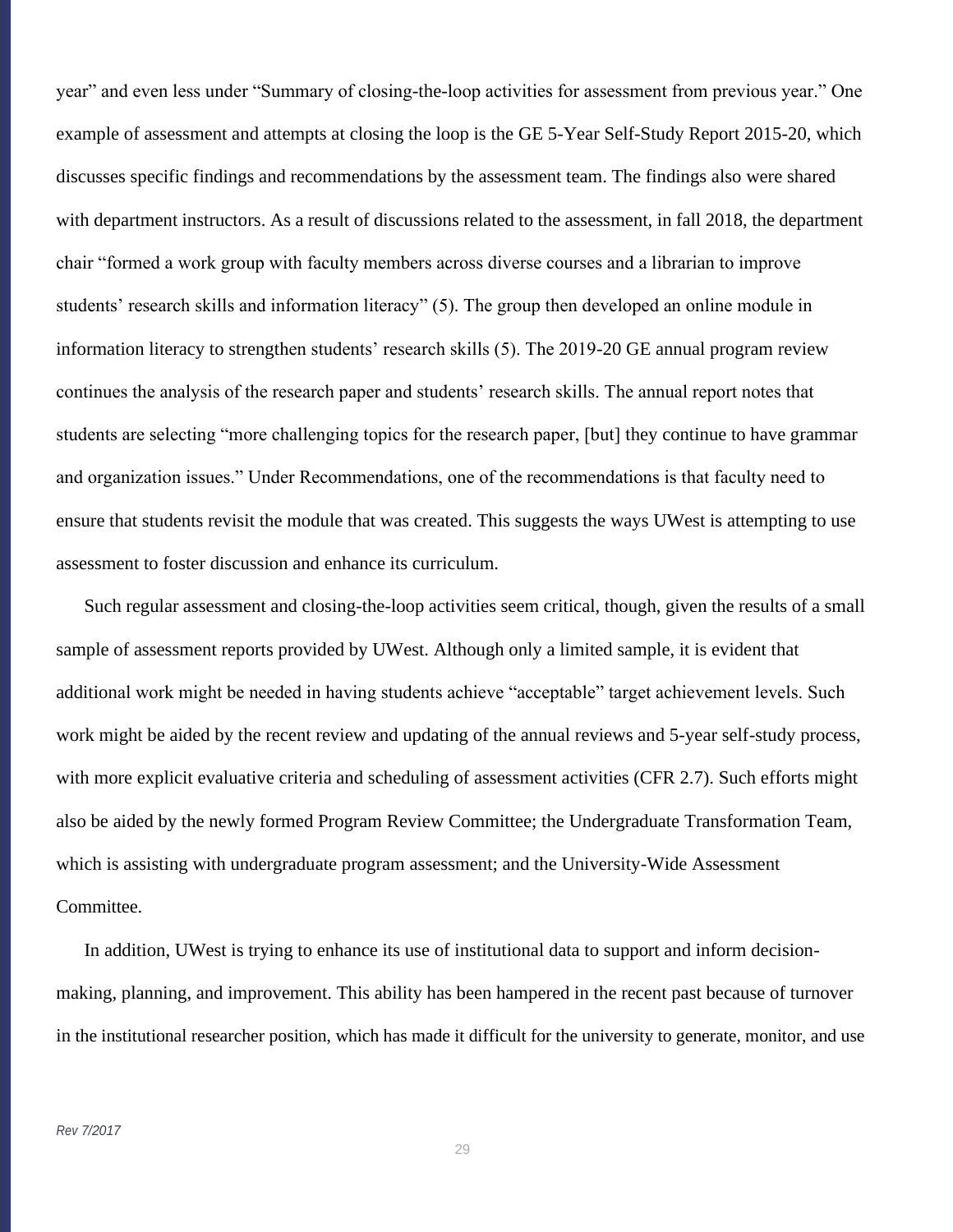such data on a consistent basis to improve student learning and success. The university recently contracted a part-time institutional researcher to strengthen its institutional research capabilities (CFR 2.10).

### Component 7: Sustainability: Financial viability, preparing for the changing higher education environment

UWest has experienced significant leadership changes and declining enrollment over the last several years, negatively impacting university revenue and leading to the need for budget cuts and new sources of revenue. During these challenges, UWest has been able to meet its financial obligations through outside financial support, sizeable endowment and investments, and healthy cash reserves. UWest is in an enviable position in that it has the ongoing annual financial support of its founding organization, Fo Guang Shan, through the International Buddhist Progress Society (IBPS). According to UWest leadership, it has been, at least, the recent practice that if there is an annual budget deficit, IBPS has made a financial contribution to UWest to cover the gap. For FY2020-21, this contribution amounted to approximately 43% of all revenues, exceeding the student-related revenues at 40%, and private foundation grants making up the 17% remainder difference (2021 Institutional Report 68). At the end of FY2020-21, UWest had just under \$10 million in cash and cash equivalents and another \$17 million in restricted and designated investments. (FYE06/30/21 Audit Report Draft 02.23.2022).

*Rev 7/2017* Under the leadership of Dr. Ta since July 2020, UWest has cut budgets in light of decreased enrollment, both before and during the pandemic, taken advantage of pandemic relief aid to cover related financial losses, secured additional non-IBPS foundation contributions, and appointed and hired new leadership in the area of enrollment and marketing to achieve an aggressive new student enrollment goal as part of the fiveyear budget. UWest ended FY2020-21 with a positive change in net assets of nearly \$4 million, despite a 17% drop in net tuition and fees revenues over the prior year (FYE06/30/21 Audit Report Draft 02.23.2022). The strategic enrollment plan targets enrollment of 400 students by 2025 (a 53% increase from fall 2020), resulting in an increase in non-contribution revenue of 117% over the same period (Five-Year Budget Plan FY2021-2026). Even with this aggressive enrollment goal, "the president has recommended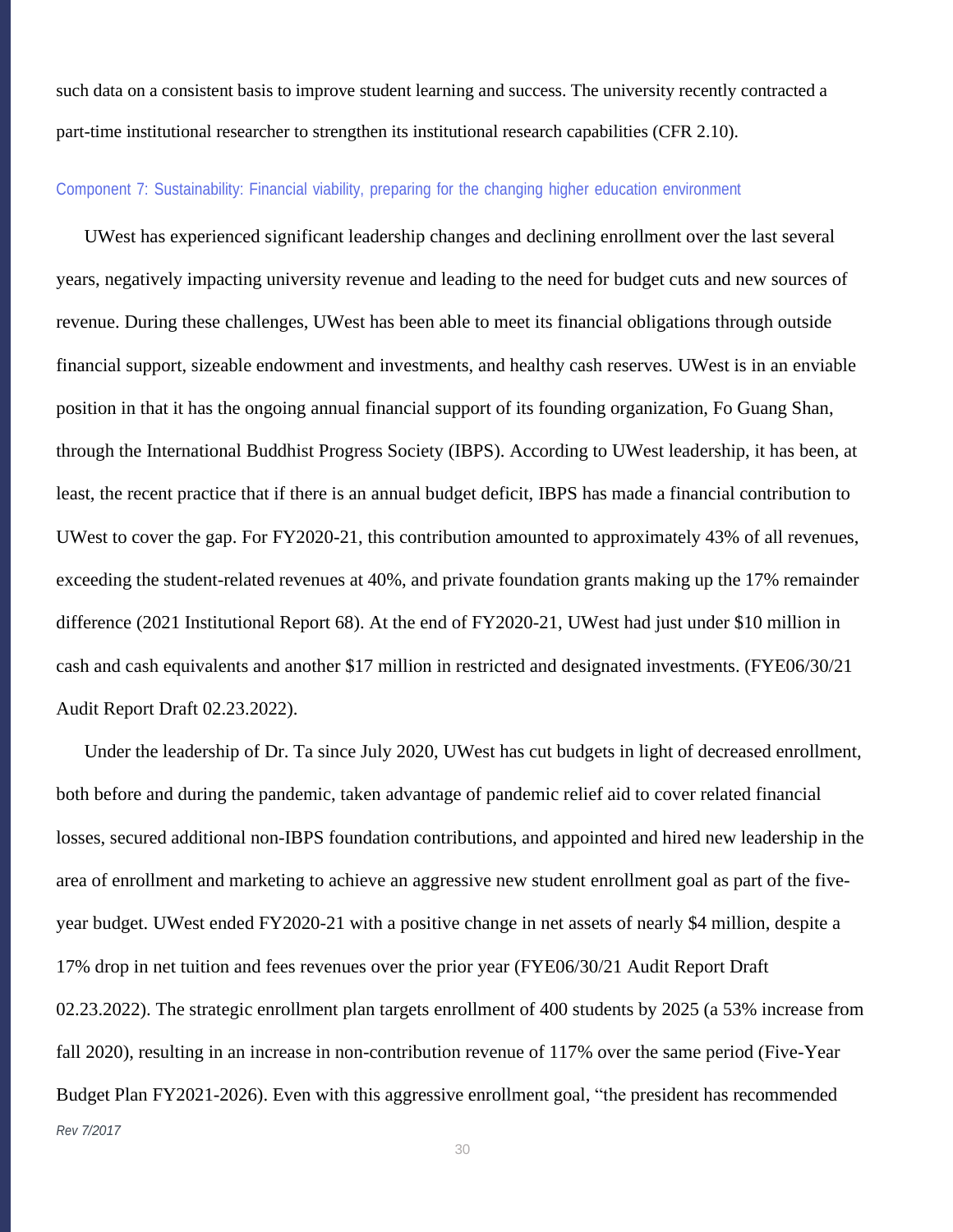(and the board has approved) the use of \$2 million of cash reserves each year of the five-year budget to balance the budget gap, create a rainy-day fund, and add a budget line item for annual program review requests as well as student retention projects" (2021 Institutional Report 71). The team recommends that UWest prioritize financial sustainability by achieving a balanced budget using evidence-based enrollment projections without reliance on cash reserves (CFR 3.4).

The team appreciates the desires of the president and the board to make strategic investments in highpriority areas through the use of cash reserves; however, the team is also concerned that the enrollment projections may be too aspirational at this time, given the history of declining enrollment, the lack of clear evidence as to why the decline occurred, and the very early stages of the new enrollment growth strategies. In the institutional report, UWest describes its budgeting policy as conservative, with a goal of controlling costs and reducing the risk of overspending; however, the team is concerned that there isn't a clear plan for allocating resources to support the growth following several years of budget cuts. For example, in the fiveyear budget, funding for new positions does not begin until FY2023-24 at the point where the five-year enrollment projections predict a nearly 33% increase in enrollment from an average of 261 in 2021-22 to an average of 347 in 2023-24 (Five-Year Enrollment Projection – Budget Office). In these times of projected growth and increased demands for resources, it is critical that UWest create a hiring plan for faculty and staff that includes prioritization over the course of the next several years to align with the enrollment growth projections of the strategic plan and the efforts toward supporting student success (CFR 3.1). UWest uses various information technology systems that are sufficient in scope, quality, currency, and kind across the institution to manage its operations. One significant challenge they face is that a number of their systems have the capability of integrating with their core student information system; however, staff members indicate that making this investment in the additional "modules" of the system is cost-prohibitive at this time. It was clear from the conversations with staff, who already have very heavy workloads, that an investment like this could significantly impact the efficiency of their work to serve and support students.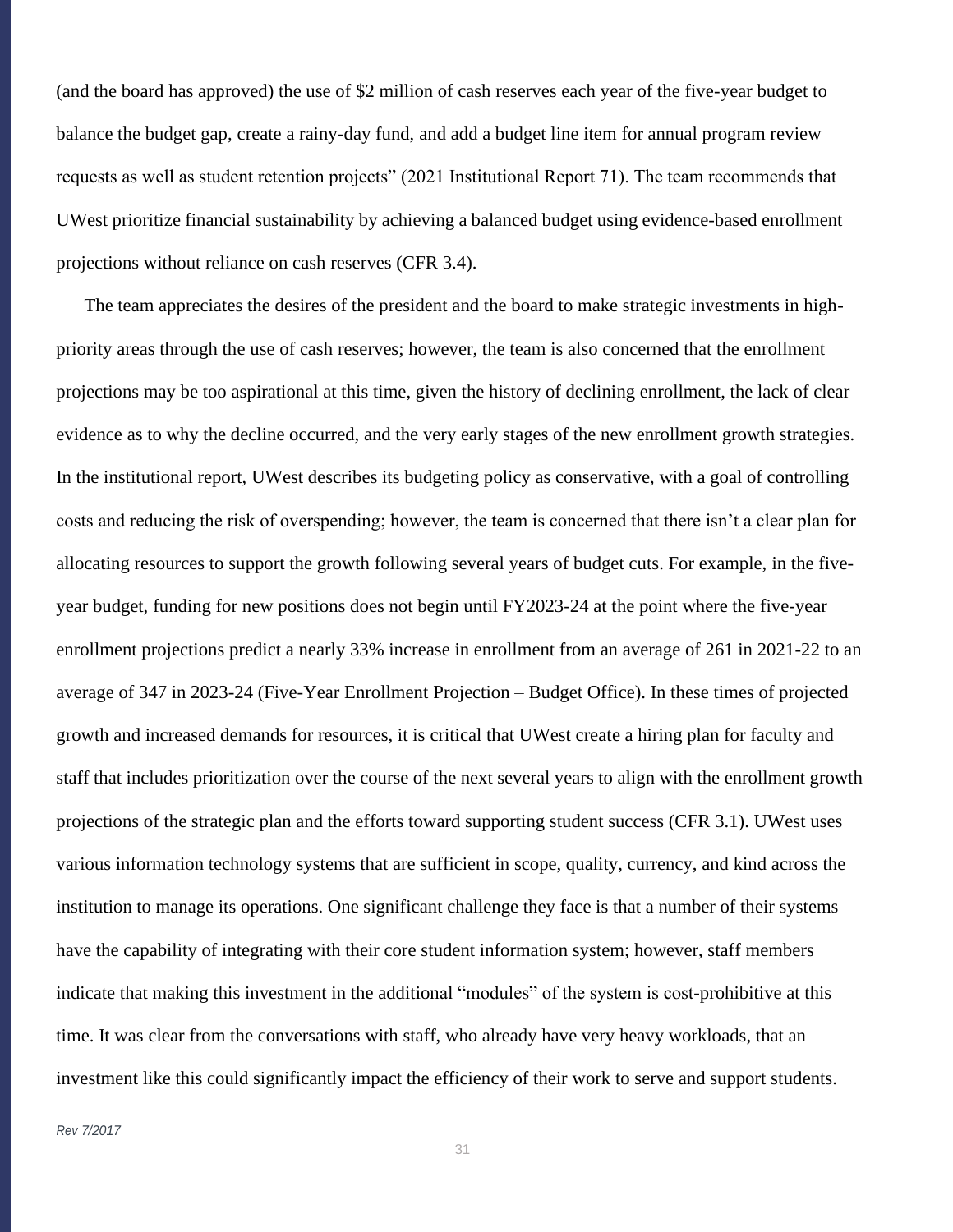UWest has received a private \$1 million grant to explore and implement new technology and software, some of which was used to effectively support the transition to remote instruction following the onset of the pandemic. Like many institutions of higher education, UWest has embraced new modes of operation as a result of the pandemic response, such as the IT group using Zoom for desktop support and moving 100% of courses to the Moodle LMS platform and has wisely identified those that have demonstrated great benefit to continue pursuing. In evaluating the needs for hiring over the next several years, it would be prudent also to analyze the information systems' environment to determine what efficiencies could be achieved through integration (CFR 3.5).

In interviews with members of the UWest community from all areas, the team was encouraged to hear of the respect for and appreciation of Dr. Ta's leadership. The UWest community has great confidence in Dr. Ta and the strong vision for the future of the university. After several years of challenges related to leadership changes and budget cuts, the UWest community seems very hopeful for the future. There is tremendous support across the campus for the mission and vision of UWest. In the context of the plans for significant growth, the team encourages UWest to keep the unique and compelling mission in mind as new programs are developed and markets are identified, focusing on what UWest does well. Given the dynamic and rapidly changing environment in higher education and the changing financial position of the institution, UWest should continue to carefully monitor current financial and enrollment plans, revising and responding in support of its strategic goals (CFR 4.6).

#### Component 8: Reflection and plans for improvement

*Rev 7/2017* The WSCUC review team was universally impressed with the authenticity and sincerity of the faculty and staff of UWest. We believe the leadership is clear about the challenges that have occurred with the leadership transitions of the past, recognizes the challenges of the current pandemic and higher-education ecosystem, and is making progress towards a sustainable future. The university's financial strength is unusual given its relatively small size; this provides the opportunity to address challenges without survival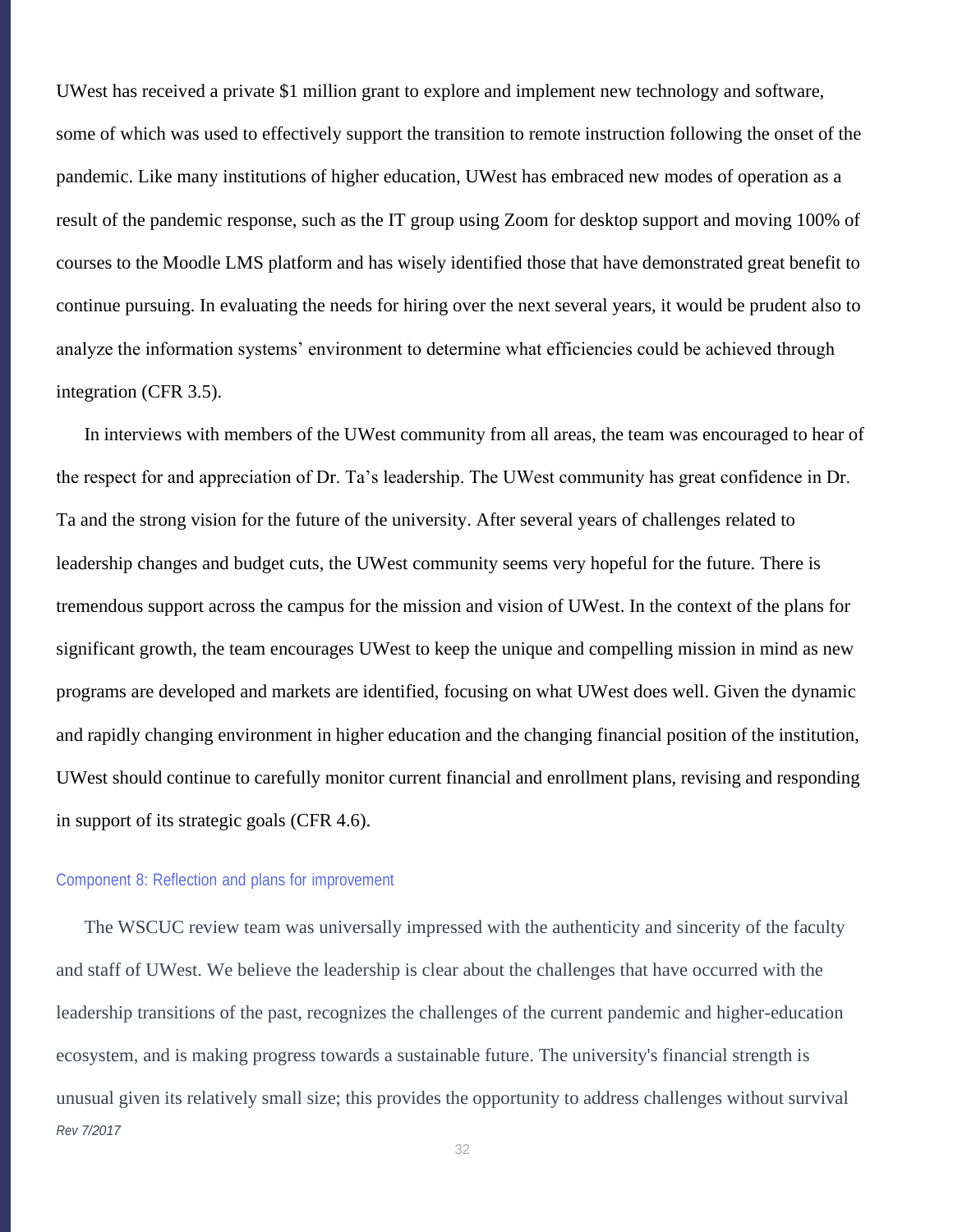as the predominant theme. The review team was impressed with the strength and experience of President Ta, the trusting atmosphere that appears evident between the faculty and the administration, and the affirmation of the current student body. Each of these factors bodes well for UWest as it prepares to address the future challenges that remain ahead.

We encourage the UWest board, administration, and faculty to be realistic about the challenges of increasing enrollment without specific marketplace pathways in the degree make-up. As stated previously in the report, we encourage the development of a limited number of degree pathways consistent with the university's mission and values. In addition to establishing specific degree pathways that are marketplace ready, the university must be diligent in establishing relationships with potential enrollment partners (e.g., schools, civic groups, church groups) and employment centers. Rather than pursue an expansive menu of options, the team encourages the UWest team to be focused on listening to key enrollment and employment partners and building a future that is synergistic with the mission and the community.

We further encourage the administrative team and the faculty leadership to commit to twin priorities. First, we believe the administrative team and the faculty should continue cultivating trusting relationships and clarity about the next three years of the future for UWest. We appreciated what we experienced and believe there is strong capacity for a future that is stronger and healthier for the respective teams. Second, we believe the assessment of educational effectiveness will lead to specific program improvement and cultivation of shared understandings between the university and its students. We believe that students who have experienced dynamic and missional programs will be the best recruiters for future student enrollment and creative vision for the future.

UWest is a values-based institution. We believe the future can be bright if the university leadership, faculty, staff, and students remain aligned with its missional priorities. Recognition of the past enrollment and leadership transition challenges must be coupled with increasing program assessment and effectiveness. If UWest can live out its missional values and maintain relational and missional synergy among the faculty,

#### *Rev 7/2017*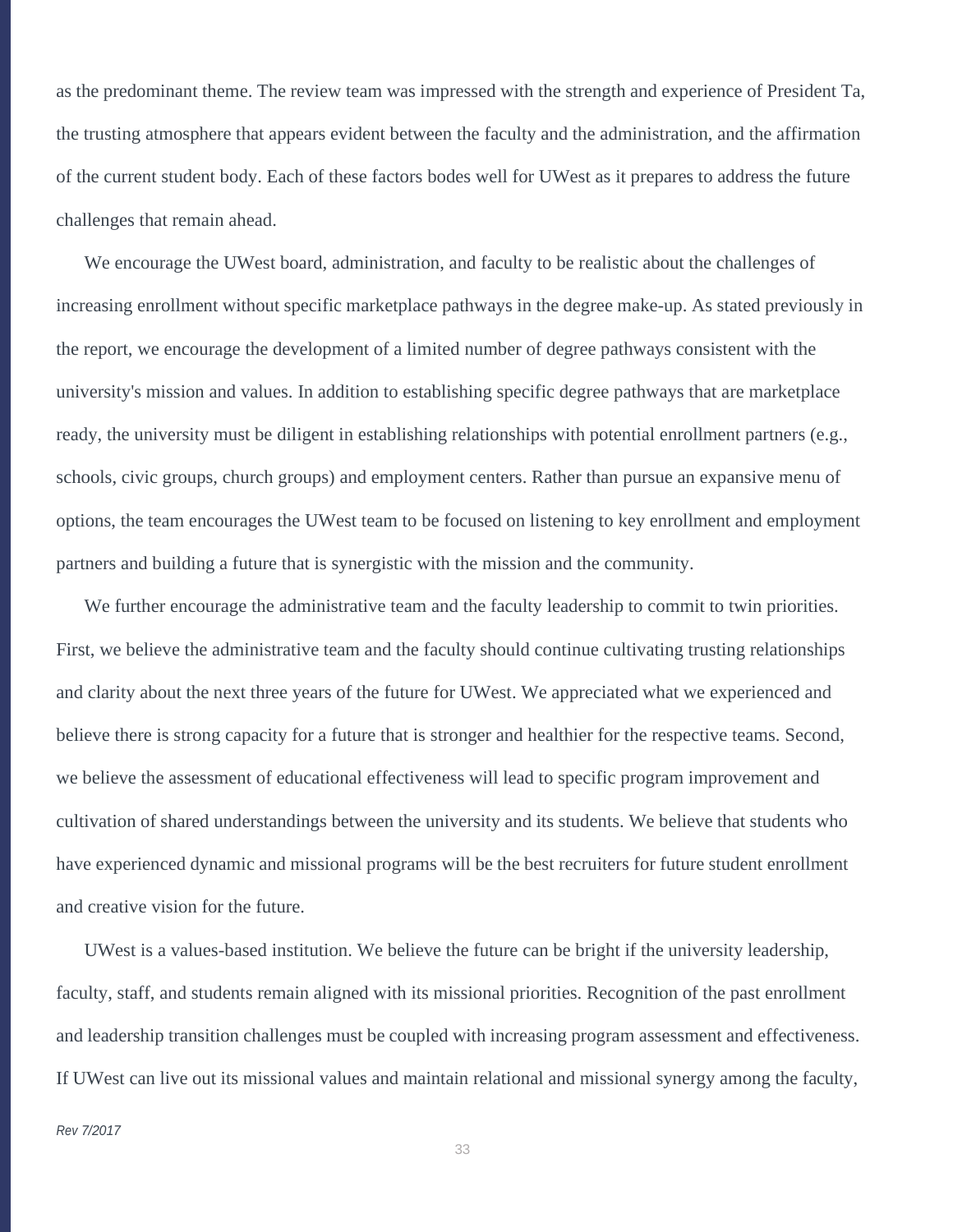staff, and students, we believe the future has tremendous potential. We look forward to future teams being able to visit a thriving institution living out its mission in a community where it is highly valued.

# Section III – Findings, Commendations, and Recommendations

We are grateful for how UWest members organized so many interviews, especially with remote flexibility, and how they responded to our multiple requests for additional documents. We want to particularly acknowledge your ALO, Vanessa Karam, for her outstanding responsiveness to our requests.

We also want to recognize and affirm the hard work put into the self-study and for participation in interviews. University representatives offered insights into the institution's progress and plans for the future. As a result of this review, we have better understood UWest's mission, leadership, faculty, staff, and students.

### **Commendations**

The University of the West is to be commended for:

- 1. Having a mission, vision, and values that are clear, compelling, and a galvanizing force for the UWest community. This particular strength was evident during our visit and gave credence to the regular use of the words "home" and "family."
- 2. Having cohesive administration and leadership who communicate transparently to appropriate stakeholders regarding the health and status of the university and degree program requirements and procedures.
- 3. Having graduate programs with a strong and consistent blend of scholarship, contemplation, and practical skills. We were heartened to hear regular testimony to this effect.
- 4. Having staff and faculty who emphasize student support and embody the mission, vision, and values through providing excellent engagement and personalized service.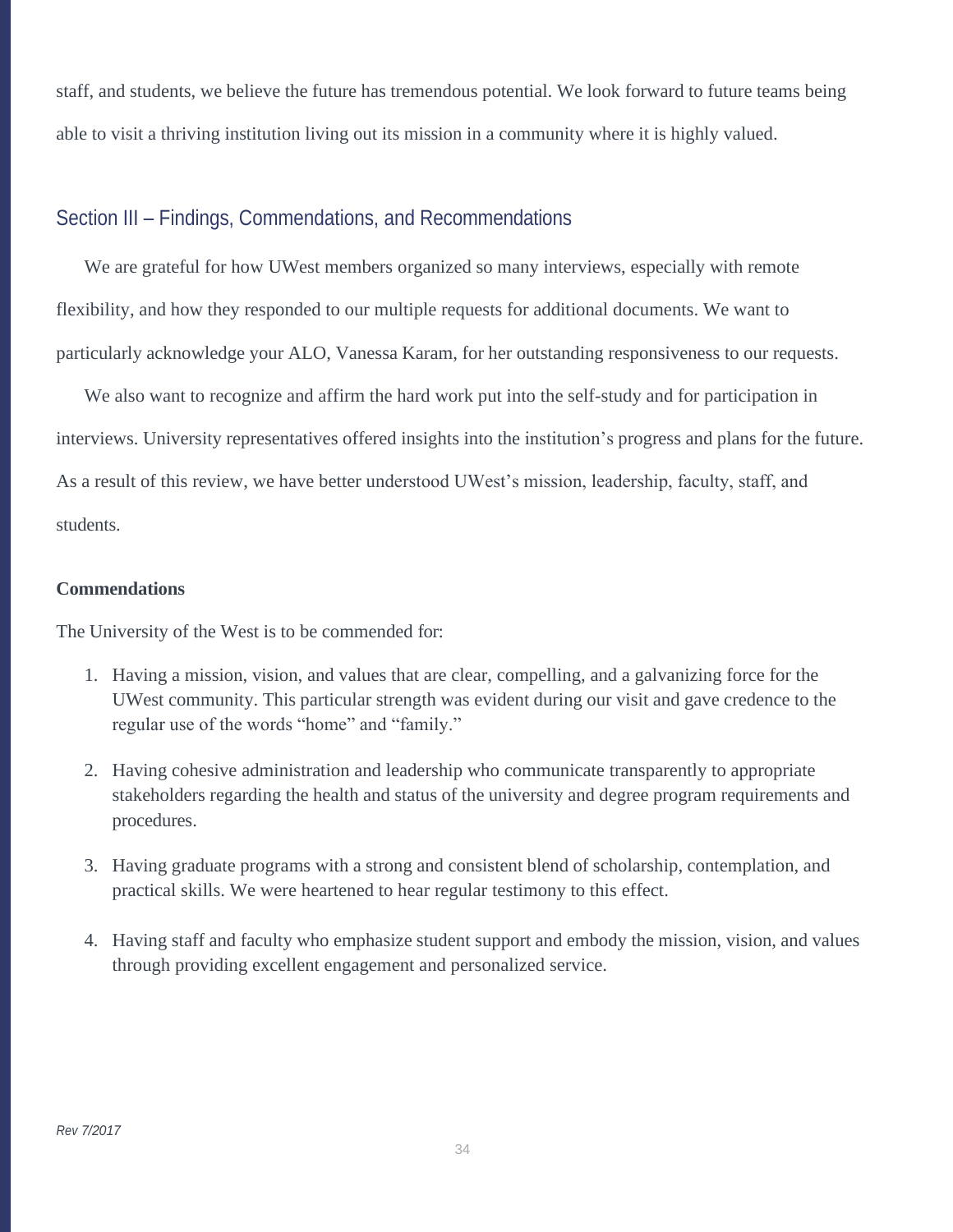# **Recommendations**

The team recommends that the University of the West:

- 1. Implement the five-year enrollment plan using strategies based on market research targeting specific student populations. (CFR 3.4);
- 2. Continue to value and support the intangible, whole-person Buddhist philosophy and include shared governance to guide curriculum and program development. (CFR 2.1, 2.2, 3.10);
- 3. Prioritize financial sustainability by achieving a balanced budget using evidence-based enrollment projections without reliance on cash reserves. (CFR 3.4);
- 4. Through shared governance, create adjunct faculty evaluation policies and implement faculty workload policies. (CFR 2.9, 3.2, 3.3);
- 5. Proactively use institutional research to improve student-success metrics by developing an evidence-based plan to help faculty and staff analyze students served and barriers to success. (CFR 2.10, 4.2);
- 6. Continue building the assessment infrastructure and culture, prioritizing the analysis of direct and indirect data, implementing change based on data, and reporting outcomes at the programmatic and institutional levels. (CFR 2.3, 2.4, 2.6, 2.7, 4.1)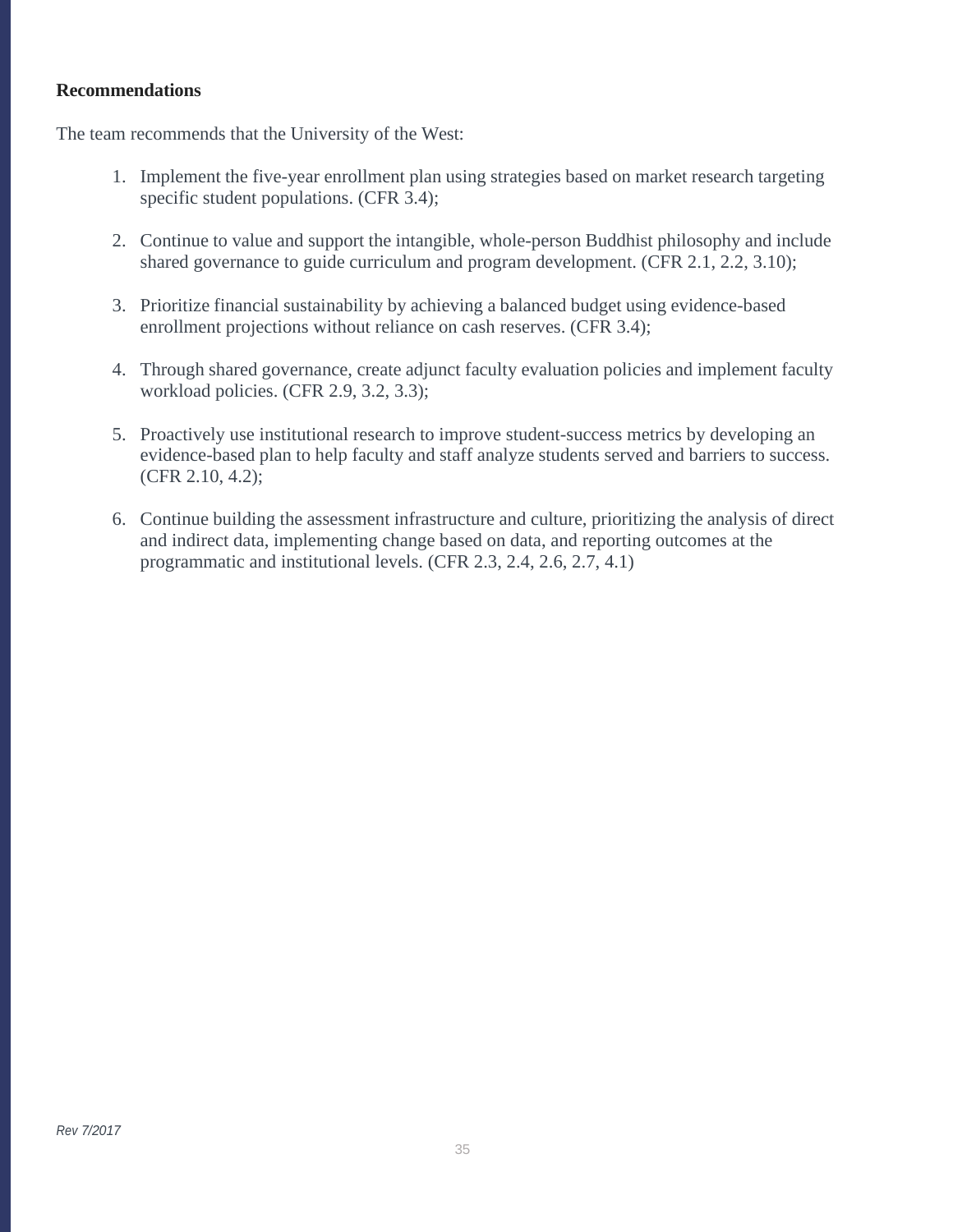# Appendices

The report includes the following appendices:

# A. Federal Compliance Forms

- 1. Credit Hour and Program Length Review
- 2. Marketing and Recruitment Review
- 3. Student Complaints Review
- 4. Transfer Credit Review

### **1 - CREDIT HOUR AND PROGRAM LENGTH REVIEW FORM**

| <b>Material</b>                            | Questions/Comments (Please enter findings and recommendations in the Comments sections as       |  |  |
|--------------------------------------------|-------------------------------------------------------------------------------------------------|--|--|
| <b>Reviewed</b>                            | appropriate.)                                                                                   |  |  |
| Policy on credit hour                      |                                                                                                 |  |  |
|                                            | If so, where is the policy located?                                                             |  |  |
|                                            | Academic catalog, p 89 (Credit Hour Policy)                                                     |  |  |
|                                            | Comments:                                                                                       |  |  |
| Process(es)/ periodic                      | Does the institution have a procedure for periodic review of credit hour assignments to ensure  |  |  |
| review of credit hour                      | that they are accurate and reliable (for example, through program review, new course approval   |  |  |
|                                            | process, periodic audits)? ffi YES □ NO                                                         |  |  |
|                                            | Faculty Handbook, pp 63-64 (Academic Policy and Curriculum Committee [APCC])                    |  |  |
|                                            | If so, does the institution adhere to this procedure? ffi YES $\Box$ NO                         |  |  |
|                                            | Comments:                                                                                       |  |  |
| Schedule of on-ground                      | Does this schedule show that on-ground courses meet for the prescribed number of hours?'        |  |  |
| courses showing when                       | ffi YES $\Box$ NO                                                                               |  |  |
| they meet                                  | Fall 2021 Schedule of Classes                                                                   |  |  |
|                                            | Comments:                                                                                       |  |  |
|                                            | How many syllabi were reviewed? 11 Undergraduate, 7 Graduate                                    |  |  |
| Sample syllabi or<br>equivalent for online |                                                                                                 |  |  |
| and hybrid courses                         | See Syllabi Folder in 2021 Institutional Report Appendix                                        |  |  |
| Please review at least 1 -                 |                                                                                                 |  |  |
| 2 from each degree                         | What kind of courses (online or hybrid or both)? Online                                         |  |  |
| level.                                     | What degree level(s)? $\Box$ AA/AS ffi BA/BS ffi MA ffi Doctoral                                |  |  |
|                                            | What discipline(s)?                                                                             |  |  |
|                                            | Math 030                                                                                        |  |  |
|                                            | Math 112<br>٠                                                                                   |  |  |
|                                            | <b>CAP 401</b><br>$\bullet$                                                                     |  |  |
|                                            | MDiv <sub>640</sub><br>$\bullet$                                                                |  |  |
|                                            | Psych 700                                                                                       |  |  |
|                                            |                                                                                                 |  |  |
|                                            | Does this material show that students are doing the equivalent amount of work to the prescribed |  |  |
|                                            | Comments:                                                                                       |  |  |
|                                            |                                                                                                 |  |  |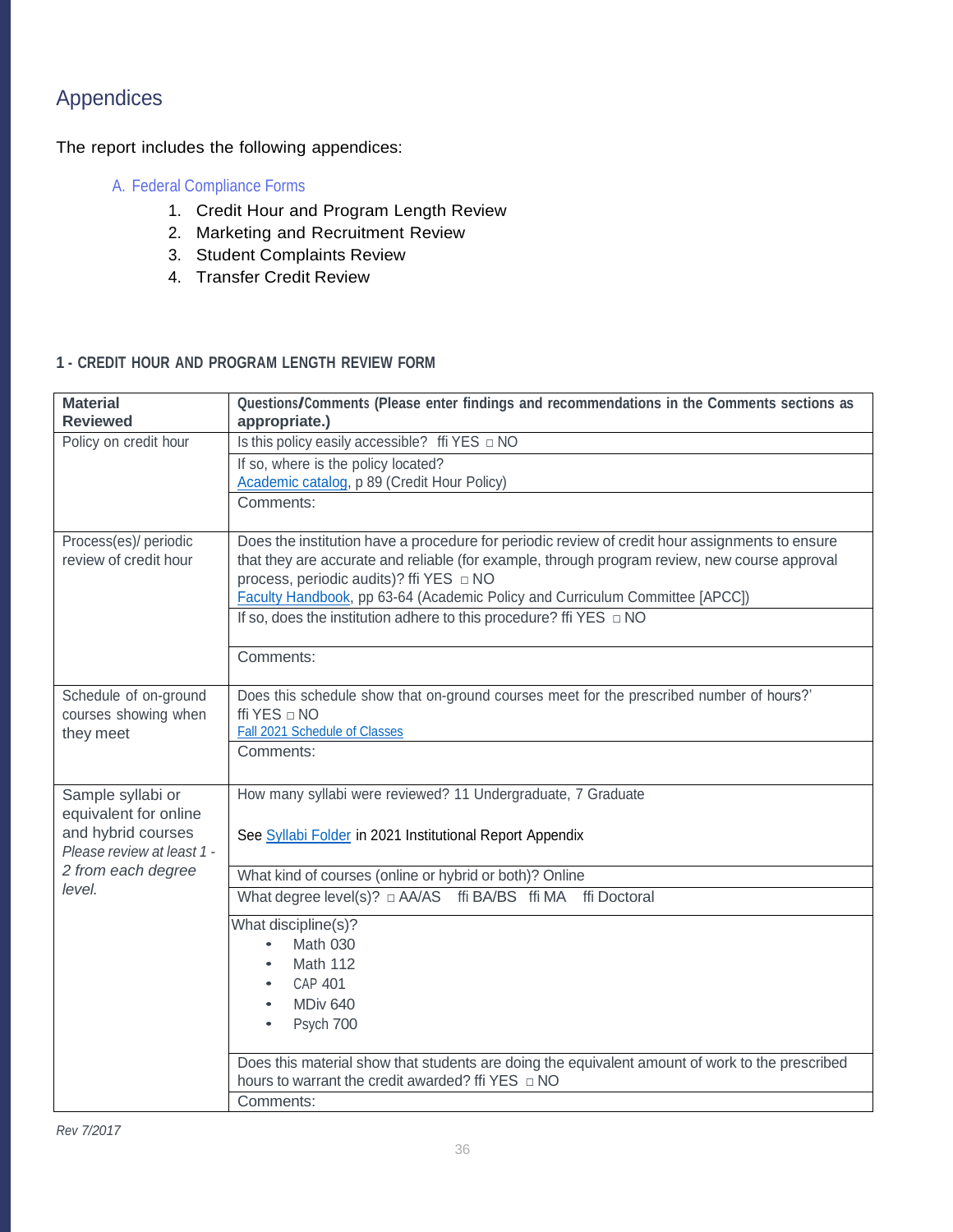| Sample syllabi or                                          | How many syllabi were reviewed?                                                                                                                              |  |  |  |  |  |
|------------------------------------------------------------|--------------------------------------------------------------------------------------------------------------------------------------------------------------|--|--|--|--|--|
| equivalent for other                                       | <b>SRVLG 100 Service Learning (General Education)</b><br>$\bullet$                                                                                           |  |  |  |  |  |
| kinds of courses that do                                   | MBA 590 Internship<br>$\bullet$                                                                                                                              |  |  |  |  |  |
| not meet for the                                           | PSYCH 700/710 Practicum in Buddhist-Multicultural Counseling                                                                                                 |  |  |  |  |  |
| prescribed hours (e.g.,                                    | What kinds of courses? Service learning, internship, practica                                                                                                |  |  |  |  |  |
| internships, labs, clinical,<br>independent study,         | What degree level(s)? $\Box$ AA/AS ffi BA/BS ffi MA ffi Doctoral                                                                                             |  |  |  |  |  |
| accelerated)                                               | What discipline(s)? Business, Psychology                                                                                                                     |  |  |  |  |  |
| Please review at least 1 -<br>2 from each degree<br>level. | Does this material show that students are doing the equivalent amount of work to the prescribed<br>hours to warrant the credit awarded? ffi $YES \square NO$ |  |  |  |  |  |
|                                                            | Comments:                                                                                                                                                    |  |  |  |  |  |
|                                                            |                                                                                                                                                              |  |  |  |  |  |
|                                                            |                                                                                                                                                              |  |  |  |  |  |
| Sample program                                             | How many programs were reviewed?                                                                                                                             |  |  |  |  |  |
| information (catalog,                                      |                                                                                                                                                              |  |  |  |  |  |
| website, or other                                          | See UWest Academic Catalog, 2020-2021                                                                                                                        |  |  |  |  |  |
| program materials)                                         |                                                                                                                                                              |  |  |  |  |  |
|                                                            | What kinds of programs were reviewed? All degrees                                                                                                            |  |  |  |  |  |
|                                                            | What degree level(s)? $\Box$ AA/AS ffi BA/BS ffi MA ffi Doctoral                                                                                             |  |  |  |  |  |
|                                                            | What discipline(s)? All disciplines                                                                                                                          |  |  |  |  |  |
|                                                            | Does this material show that the programs offered at the institution are of a generally acceptable<br>length? ffi $YES \square NO$                           |  |  |  |  |  |
|                                                            | Comments:                                                                                                                                                    |  |  |  |  |  |
|                                                            |                                                                                                                                                              |  |  |  |  |  |
|                                                            |                                                                                                                                                              |  |  |  |  |  |

Review Completed By: Jody Cormack Date: March 10, 2022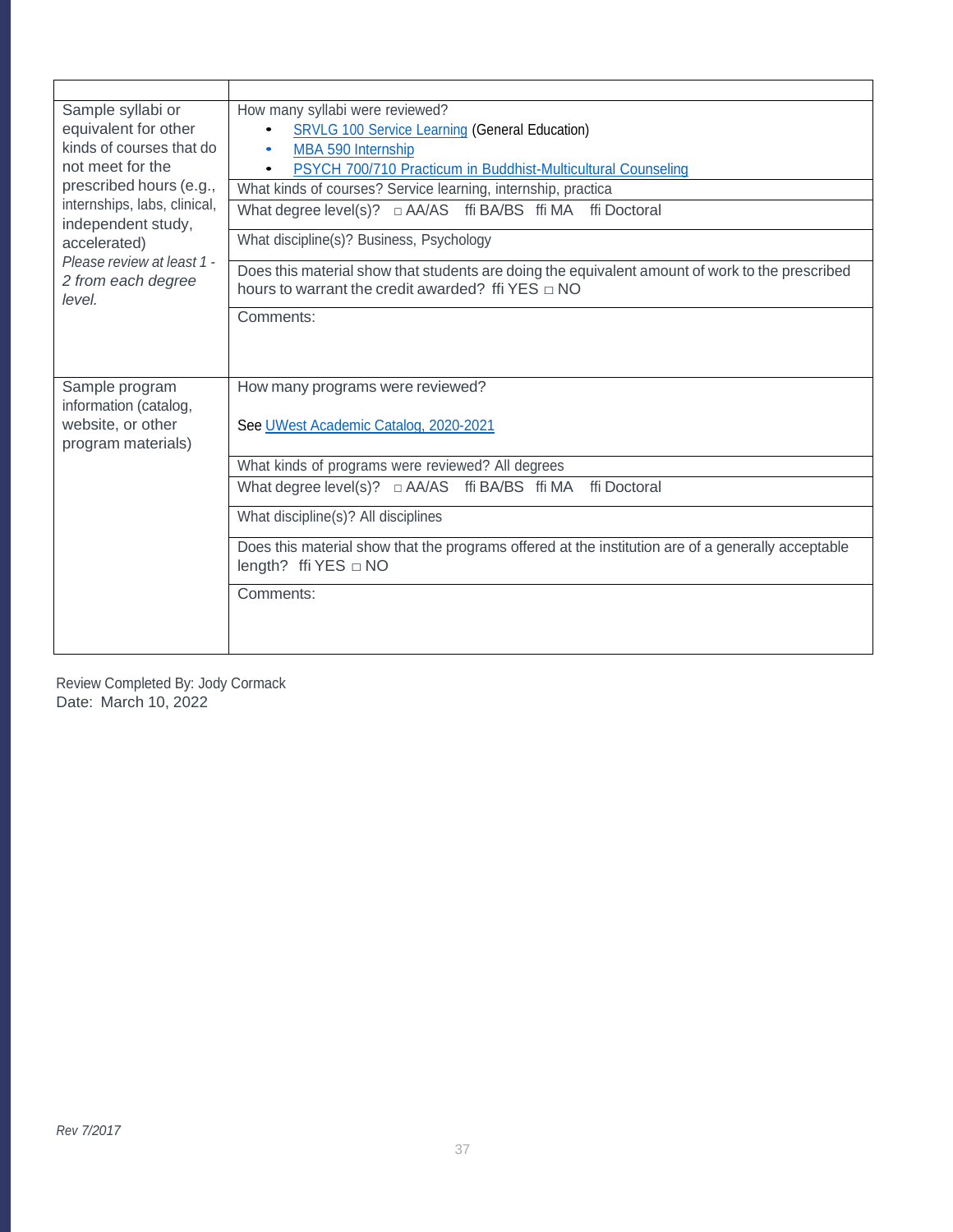## **2 - MARKETING AND RECRUITMENT REVIEW FORM**

Under federal regulation\*, WSCUC is required to demonstrate that it monitors the institution's recruiting and admissions practices.

| <b>Material</b><br><b>Reviewed</b> | Questions and Comments: Please enter findings and recommendations in the comment section of<br>this table as appropriate.<br>See Sample Marketing Brochures & Flyers                                                                                                                              |
|------------------------------------|---------------------------------------------------------------------------------------------------------------------------------------------------------------------------------------------------------------------------------------------------------------------------------------------------|
| **Federal<br>regulations           | Does the institution follow federal regulations on recruiting students?<br>$0$ YES $\sqcap$ NO<br>Comments:                                                                                                                                                                                       |
| Degree<br>completion<br>and cost   | Does the institution provide information about the typical length of time to degree?<br>$\neg$ YES 0 NO<br>Does the institution provide information about the overall cost of the degree?<br>0 YES □ NO<br>Comments:<br>Typical (actual) length of time to degree is not made publicly available. |
| Careers and<br>employment          | Does the institution provide information about the kinds of jobs for which its graduates are qualified,<br>as applicable? O YES $\Box$ NO<br>Does the institution provide information about the employment of its graduates, as applicable?<br>$\Box$<br>YES 0 NO                                 |
|                                    | Comments:<br>Information about the employment of UWest graduates was not publicly available.                                                                                                                                                                                                      |

\*§602.16(a)(1)(vii)

\*\*Section 487 (a)(20) of the Higher Education Act (HEA) prohibits Title IV eligible institutions from providing incentive compensation to employees or third-party entities for their success in securing student enrollments. Incentive compensation includes commissions, bonus payments, merit salary adjustments, and promotion decisions based solely on success in enrolling students. These regulations do not apply to the recruitment of international students residing in foreign countries who are not eligible to receive Federal financial aid.

Review Completed By: Dawn Dirksen Date: March 29, 2022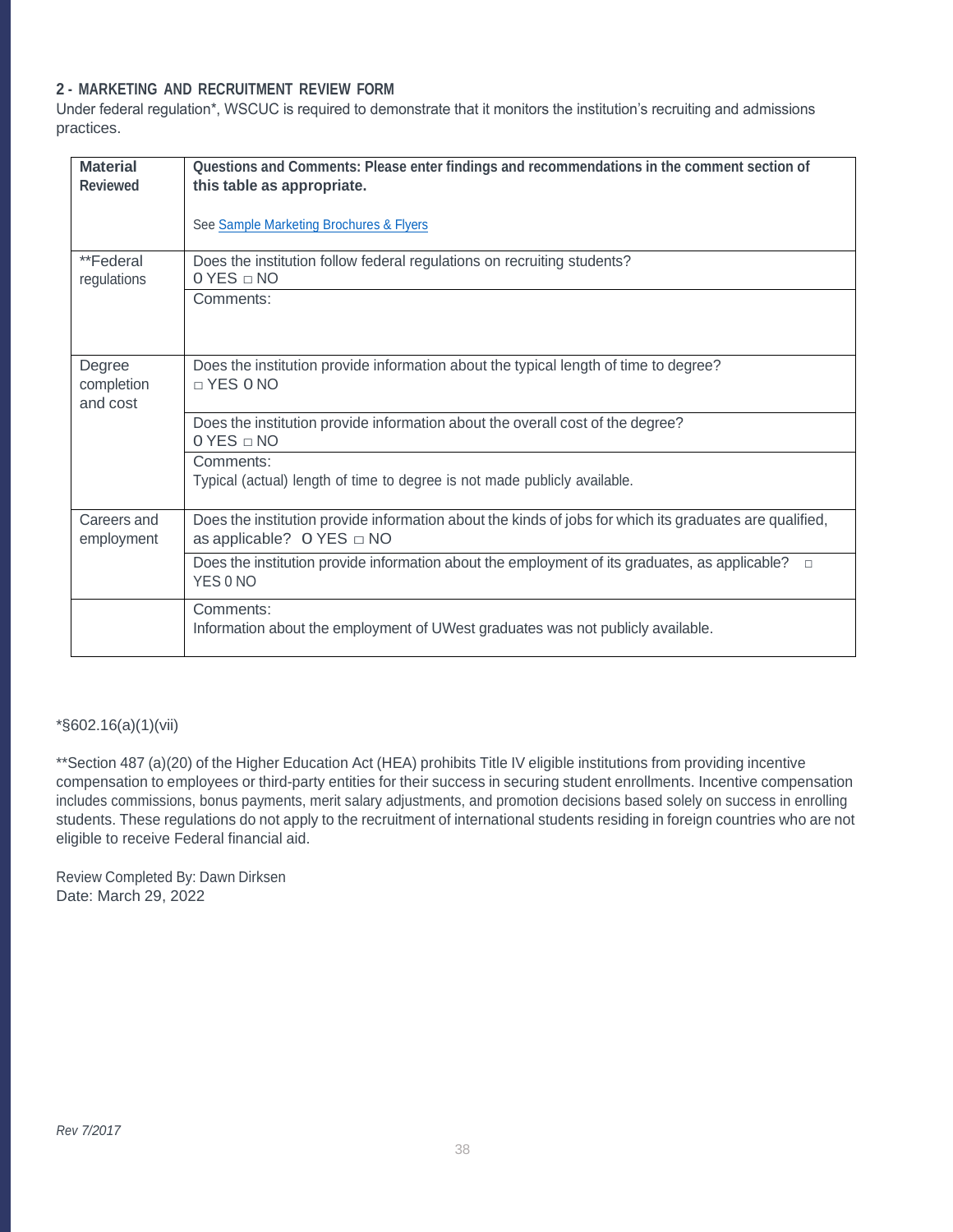# **3 - STUDENT COMPLAINTS REVIEW FORM**

Under federal regulation\*, WSCUC is required to demonstrate that it monitors the institution's student complaints policies, procedures, and records.

| <b>Material</b><br><b>Reviewed:</b> | Questions/Comments (Please enter findings and recommendations in the comment<br>section of this column as appropriate.)                                                                                                                                                                                                    |
|-------------------------------------|----------------------------------------------------------------------------------------------------------------------------------------------------------------------------------------------------------------------------------------------------------------------------------------------------------------------------|
| Policy on student complaints        | Does the institution have a policy or formal procedure for student complaints?<br>ffi YES $\Box$ NO<br>If so, is the policy or procedure easily accessible? Is so, where?<br><b>UWest Student Conduct Manual p 71-78</b><br>UWest Academic Catalog, 2020-21 p 117<br><b>Title IX-Sexual Misconduct Policy</b><br>Comments: |
| Process(es)/ procedure              | Does the institution have a procedure for addressing student complaints?<br>ffi YES $\sqcap$ NO<br>If so, please describe briefly:<br>ffi YES $\Box$ NO<br>If so, does the institution adhere to this procedure?<br>Comments:                                                                                              |
| Records                             | Does the institution maintain records of student complaints? ffi YES $\Box$ NO<br>If so, where?<br>Does the institution have an effective way of tracking and monitoring student<br>complaints over time?<br>ffi YES $\Box$ NO<br>If so, please describe briefly:<br>Comments:                                             |
|                                     |                                                                                                                                                                                                                                                                                                                            |

### \*§602-16(1)(1)(ix)

See also WASC Senior College and University Commission's Complaints and Third Party Comment Policy.

Review Completed By: Jody Cormack Date: March 10, 2022